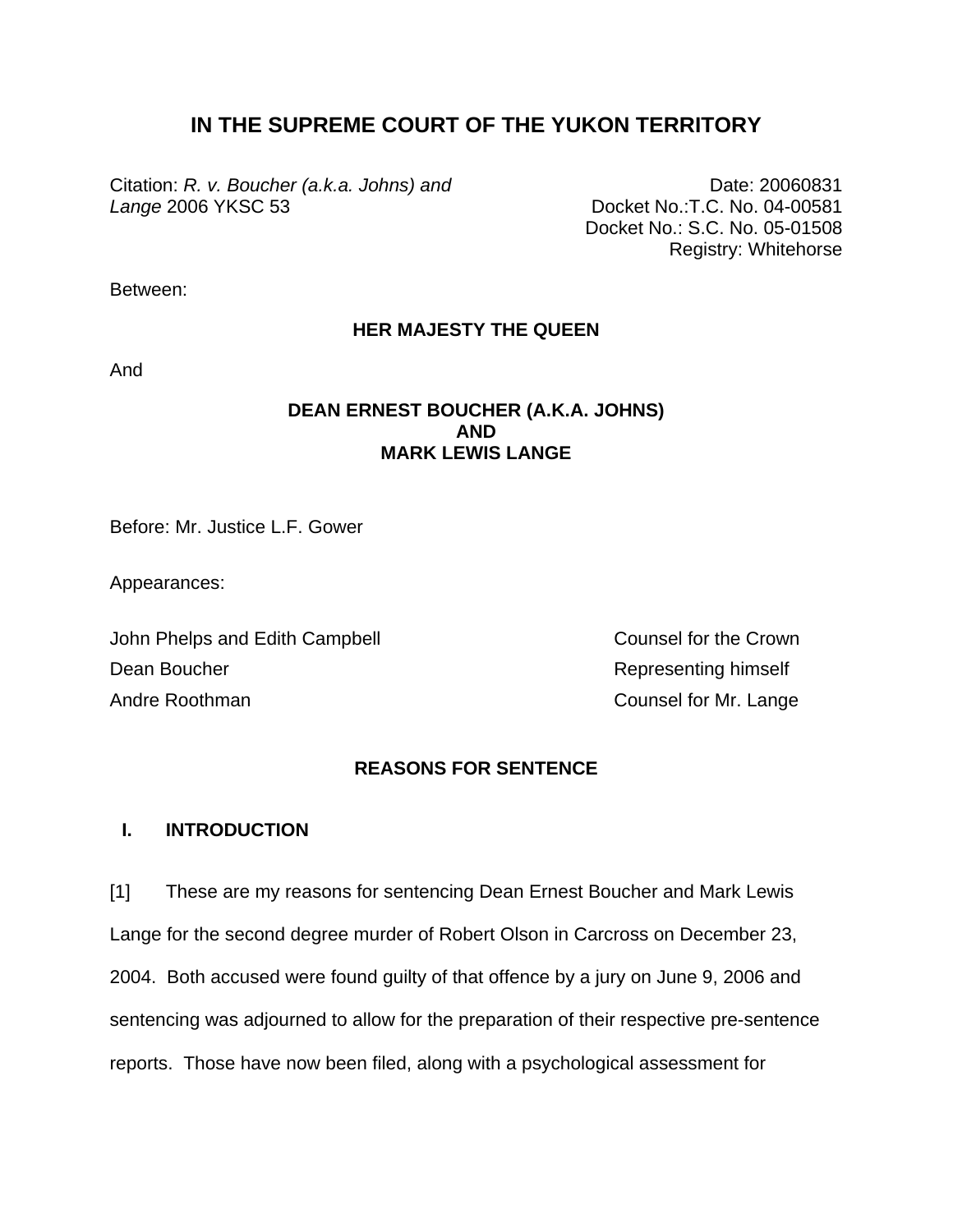Mr. Boucher, and a victim impact statement from Lorraine Olson, the deceased's sister and only remaining family member.

[2] After the verdict was rendered, Mr. Boucher discharged his defence counsel. When we reconvened to begin the sentencing hearing, Mr. Boucher expressed an interest in retaining other counsel for the sentencing, but changed his mind when he realized it would take additional time for the Yukon Legal Services Society to decide whether they would appoint him a lawyer. Therefore, we commenced the sentencing hearing on August 10, 2006 with Mr. Boucher representing himself.

### **II. THE NEW EVIDENCE**

[3] After hearing the Crown's submissions on sentence for each offender,

Mr. Boucher expressed an interest to give evidence on his own behalf. When I allowed Mr. Boucher to do so, he testified under oath that he was essentially solely responsible for the beating and subsequent death of Mr. Olson and that Mr. Lange had little or no involvement in that offence. Halfway through Mr. Boucher's testimony, I queried counsel as to whether they had any objection to Mr. Boucher continuing to provide such evidence, referring to the cases of *R.* v*. Braun* (1995), 95 C.C.C. (3d) 443 (Man. C.A.); *R.* v*. Gauthier* (No. 2) (1996), 108 C.C.C. (3d) 231 (B.C. C.A.); and *R.* v*. Ewanchuck* (2002), 164 C.C.C. (3d) 193 (Alta. C.A.). Crown counsel and counsel for Mr. Lange both indicated that the new evidence being provided by Boucher was not inconsistent with the findings of fact that must have been made by the jury, vis-à-vis Mr. Boucher, and they were content to allow Mr. Boucher to finish his evidence, subject to reserving their right of cross-examination.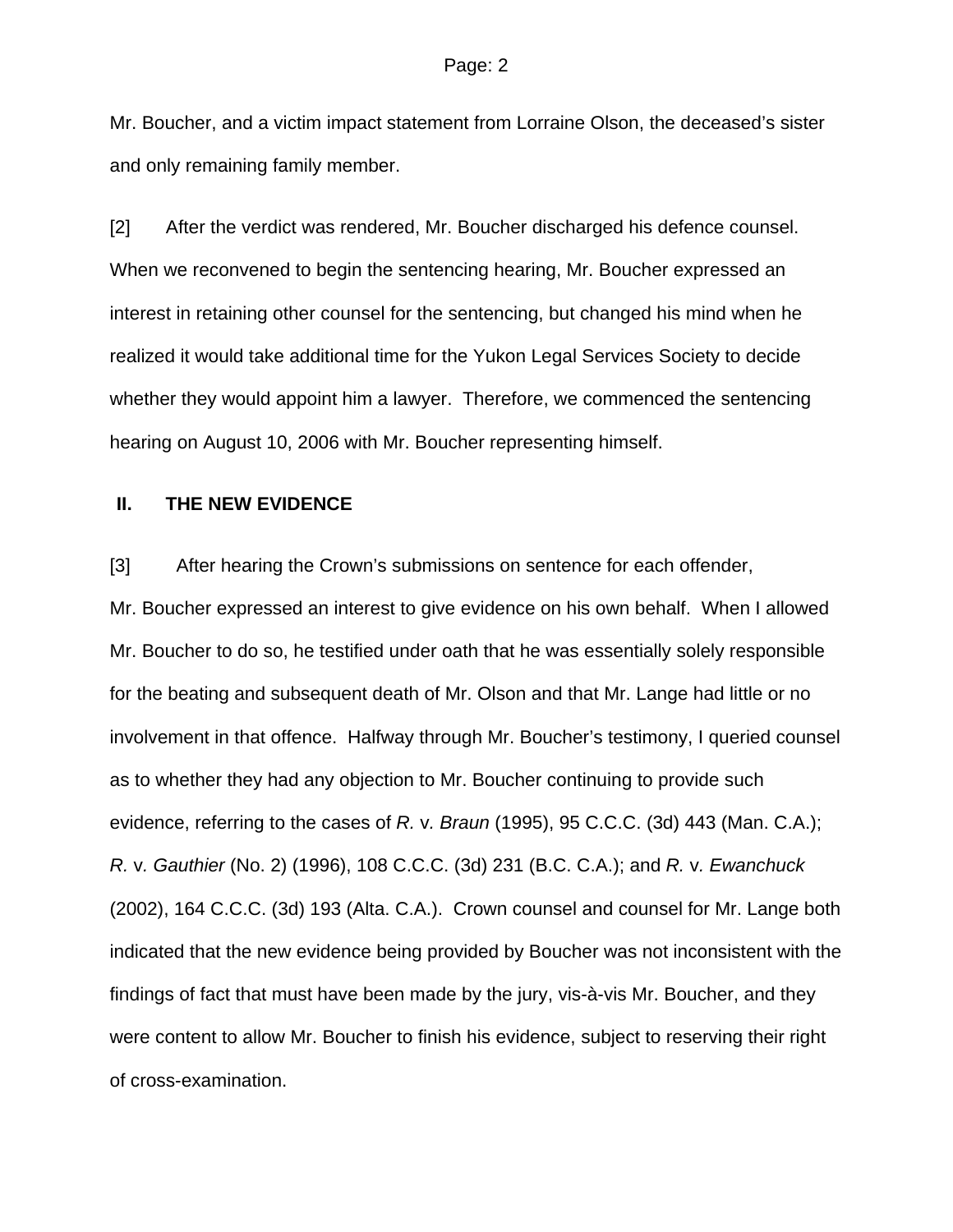[4] Primarily for Mr. Boucher's benefit, I wish to make it very clear that it is well established that a trial judge is bound by the express and implied factual implications of a jury's verdict when imposing sentence. However, where the factual basis for the jury's verdict is unclear, the sentencing judge must come to his or her own independent determination of what facts were established by the evidence adduced at trial, applying the usual standard of proof beyond a reasonable doubt. See *R.* v*. Gauthier*, cited above at para. 11; *R.* v*. Speid* (1985), 20 C.C.C. (3d) 534 (Ont. C.A.); *R.* v*. Englehart* (1998), 124 C.C.C. (3d) 505 (N.B. C.A.); *R.* v*. Balcha*, [2004] O.J. No. 1217 (Ont. C.A.); and *R.* v*. Tuckey, Baynham and Walsh* (1985), 20 C.C.C. (3d) 502 (Ont. C.A.). While the judge must assume that the jury's verdict is proper, he or she must also be satisfied beyond a reasonable doubt as to any aggravating factors on the evidence led at trial, which may justify an increase in a fit and proper sentence (*R.* v*. Braun*, cited above, at p. 12 of 13, Quicklaw Report).

[5] At the sentencing stage, an accused is not entitled to call further evidence to contradict the evidence called before the jury, although he may introduce further evidence that is consistent with the findings of fact at trial. In such cases, the accused is entitled to the benefit of any doubt about the basis of the jury's verdict (*R.* v*. Craig* (2003), 177 C.C.C. (3d) 321 (Ont. C.A.) at para. 25).

[6] Thus, in deciding the relevant facts for each offender for the purposes of sentencing them, I am limited to an assessment of the evidence before the jury. Accordingly, I will not take into account the new evidence of Mr. Boucher in determining the findings of fact applicable to either Mr. Boucher or Mr. Lange.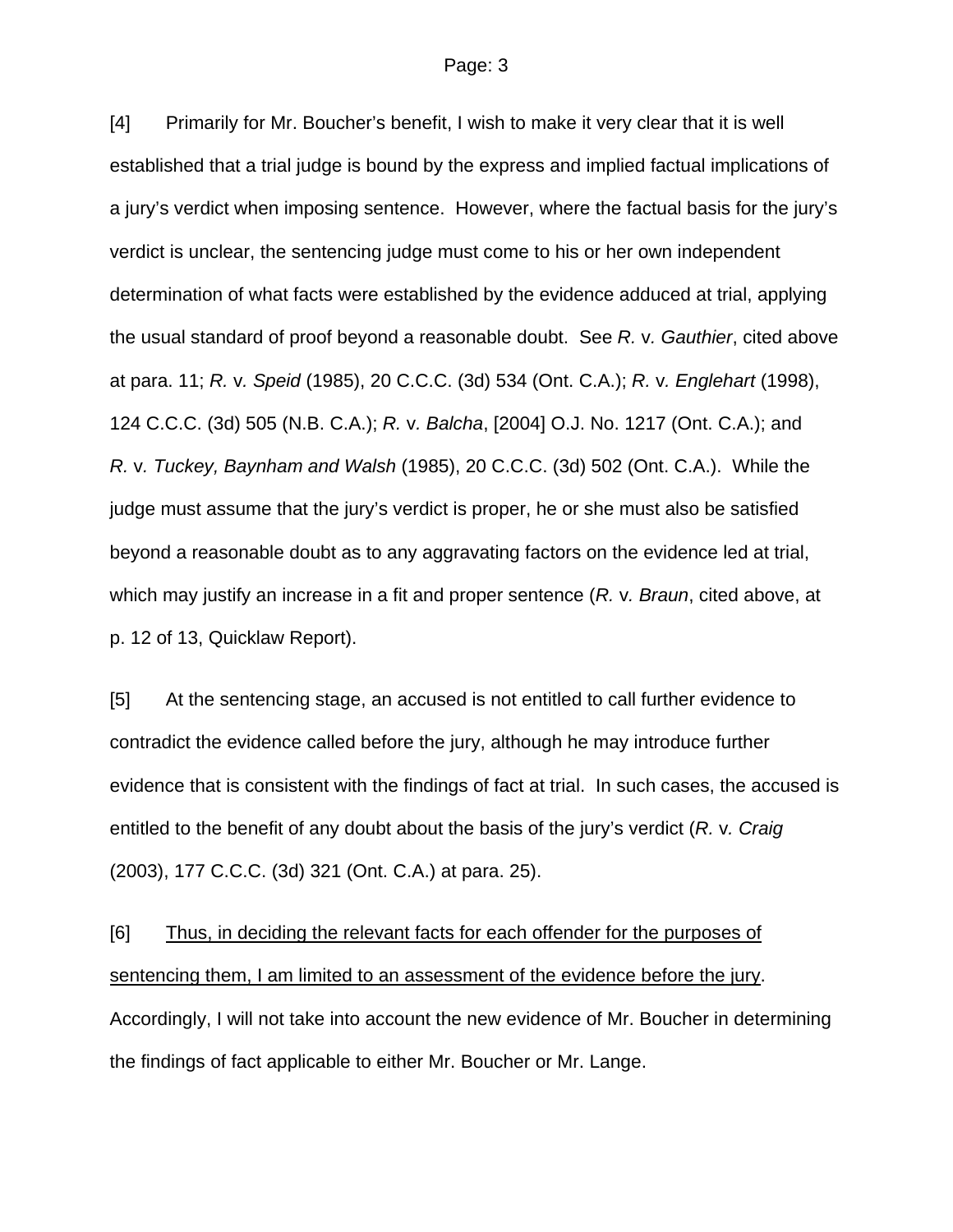## **III. SENTENCING OF DEAN BOUCHER**

### **A. Findings of Fact for Mr. Boucher**

[7] I find that Mr. Boucher and Mr. Lange consumed alcohol together during the day on December 23, 2004. They arrived together at the Caribou Hotel in Carcross in the late evening. Mr. Olson was the sole occupant at the hotel and was known to Mr. Boucher as his adoptive uncle. He had not been drinking, but offered drinks to both Mr. Boucher and Mr. Lange. At some point, Mr. Boucher got into an argument with Mr. Olson, which involved, in part, Mr. Boucher's desire to borrow Mr. Olson's truck to drive to Whitehorse to purchase narcotics. That argument progressed to the point that Mr. Boucher attacked and assaulted Mr. Olson. Mr. Boucher ripped the telephone off the wall in the tavern of the Caribou Hotel to prevent Mr. Olson from calling for the police or anyone else during the beating, and in the event that he regained consciousness after the beating. In the end, a total of 15 blows were inflicted upon Mr. Olson: two to his back, one to his neck, five to his scalp and seven to his head. These resulted in swelling and bruising to Mr. Olson's face, as well as fracturing to his nose, right cheek, right jaw, and also to the bones around his right eye. There were also large lacerations as the facial tissue was crushed against the bony prominences by what were likely kicks to the head.

[8] While I also find that Mr. Lange was involved in the fight with Mr. Olson by aiding Mr. Boucher, as I will discuss shortly, I find that Mr. Boucher was the principal attacker and was solely responsible for all of the injuries to Mr. Olson which ultimately caused his death. In particular, I find that Mr. Boucher meant to cause Mr. Olson bodily harm that he knew was likely to cause his death, and was reckless whether Mr. Olson died or not.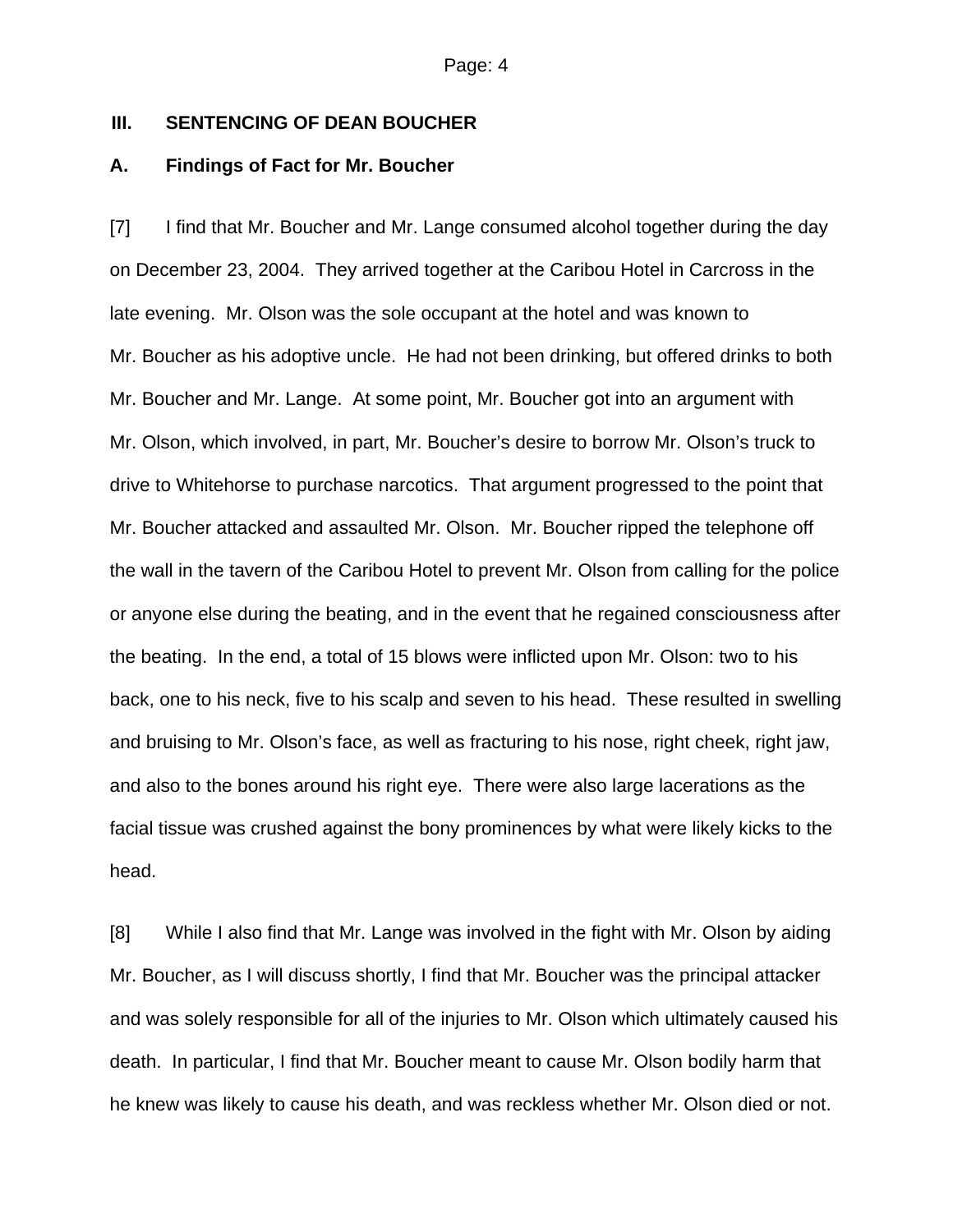[9] I further find that while Mr. Olson lay bleeding on the floor of the Caribou Hotel, Mr. Boucher went upstairs in the hotel looking for money to steal to purchase narcotics. Mr. Boucher also then decided to steal certain pieces of art work from the walls of the tavern in the Caribou Hotel, which he also planned to take to Whitehorse to sell or trade for narcotics. Mr. Boucher started Mr. Olson's pickup truck and moved it to the back of the hotel. He loaded the various pieces of art work into the back of the truck and, I infer, then dragged Mr. Olson, unconscious and bleeding, through the hotel and out the back door. He then placed him into the back of the pickup truck with some help from Mr. Lange .

[10] Mr. Lange drove the truck from Carcross towards Whitehorse, with Mr. Boucher in the passenger seat and Mr. Olson in the box of the truck. En route, the offenders stopped the truck to check on Mr. Olson. When they noticed he was not breathing, Mr. Boucher unsuccessfully attempted to revive him by cardio-pulmonary resuscitation. The pair continued on towards Whitehorse, with Mr. Lange once again driving the truck and Mr. Olson in the box.

[11] They drove into the Wolf Creek subdivision outside of Whitehorse and stopped at a location where, I infer, Mr. Boucher dumped Mr. Olson's body into a snow-filled ditch. He and Mr. Lange attempted to conceal the body in the snow. Mr. Boucher then attempted to drive the pickup truck away from the location of Mr. Olson's dead body, with Mr. Lange in the passenger seat. However, Mr. Boucher lost control of the vehicle and it became stuck along the side of the road. Mr. Boucher then began running away from the truck, but Mr. Lange called to him to come back and calm down. Mr. Boucher then followed Mr. Lange toward the Alaska Highway. Once on the Alaska Highway,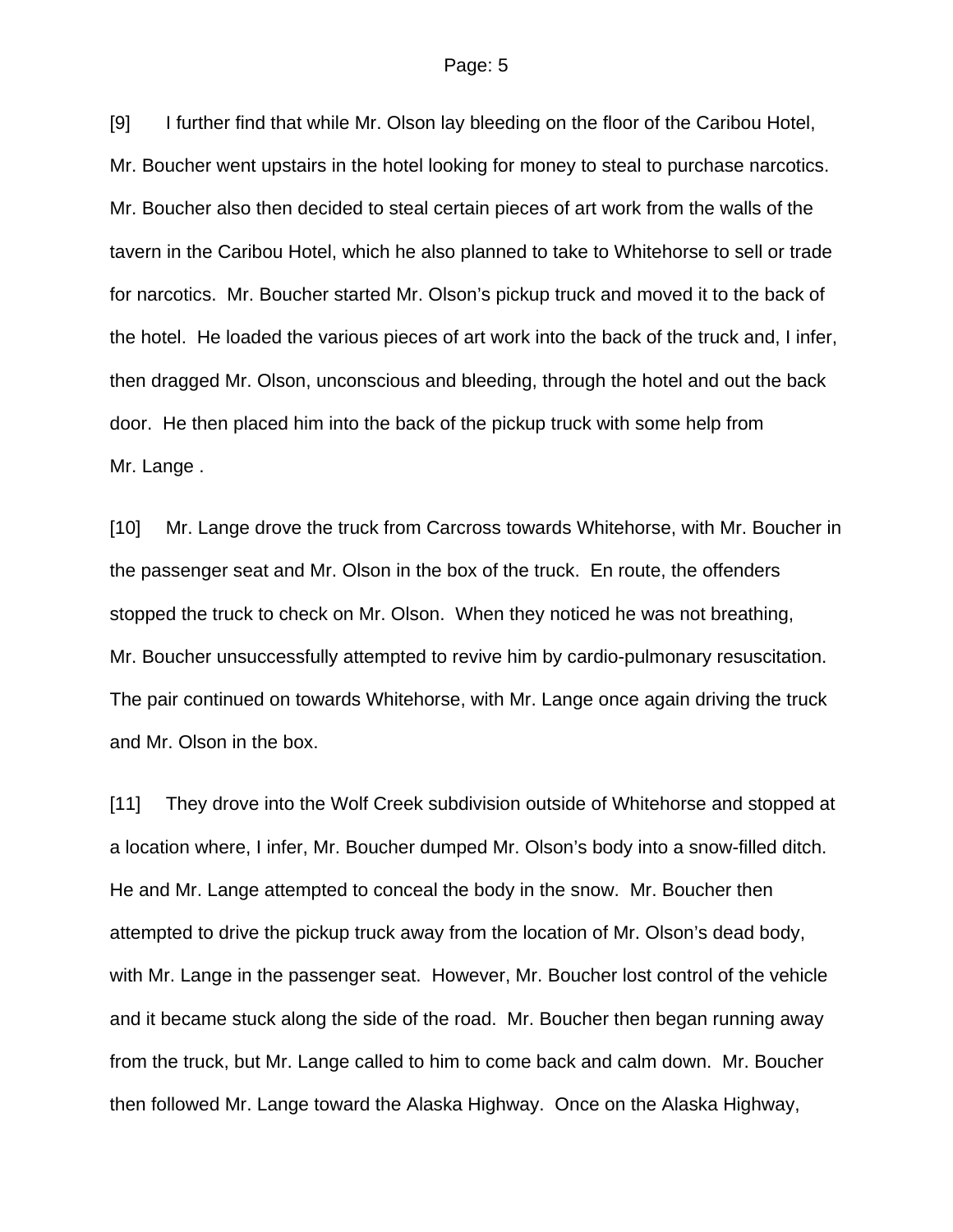Mr. Boucher once again mistakenly started walking towards the direction of Carcross, thinking that he was actually going towards Whitehorse. Mr. Lange stopped Mr. Boucher, again calmed him down, and told Mr. Boucher to follow him.

[12] The pair then walked to the Petro Canada gas station in McCrae, where they attempted to get a tow truck to retrieve Mr. Olson's stuck pickup truck. When they realized they could not do so, they decided to take a taxi into the downtown area of Whitehorse. While waiting for the taxi, both Mr. Boucher and Mr. Lange were observed by witnesses to be apparently sober. Mr. Boucher purchased a sandwich and was eating it with his hands, which were stained from Mr. Olson's blood. When asked by a witness about that, he said that it had to do with getting into an argument with his sister over getting their car stuck. Mr. Boucher said that he back-handed his sister and she bled profusely on his hands. Another witness overheard Mr. Lange saying something about "Dean hitting his sister" and that "she was tough".

[13] Eventually, the pair took a taxi into Whitehorse and stayed with a friend of Mr. Lange's for a couple of days. Mr. Boucher turned himself into the R.C.M.P. on December 27, 2004. He provided a total of four statements to the police, the contents of which he subsequently admitted were untrue. Mr. Boucher attempted to assist the R.C.M.P. to locate Mr. Olson's body later in the evening of December  $27<sup>th</sup>$ , however, he was unsuccessful in that regard, as he had a very poor memory of where he and Mr. Lange had actually driven.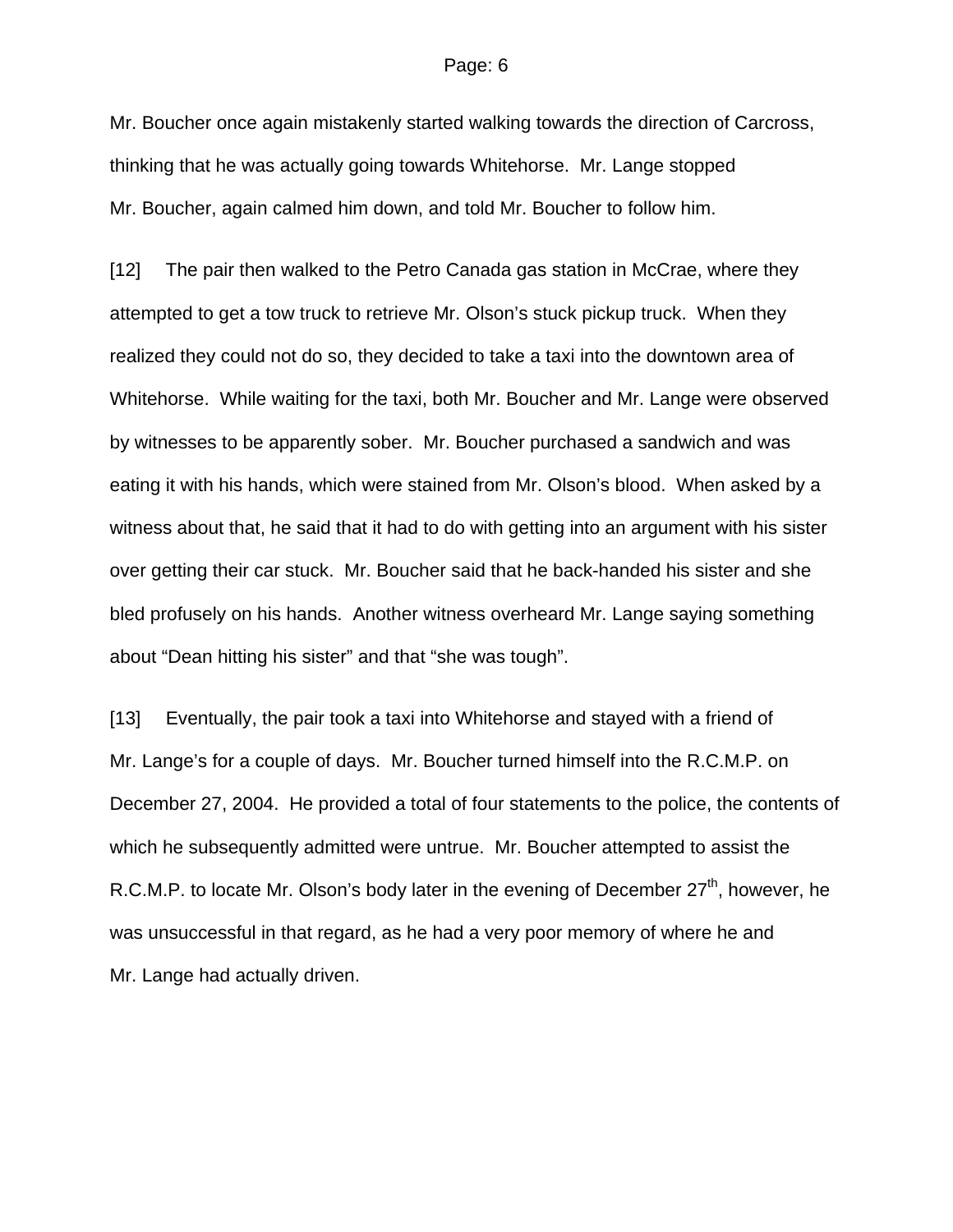## **B. Mr. Boucher's Circumstances**

[14] Mr. Boucher is a 32-year-old non-status Aboriginal male. At the trial, Mr. Boucher testified that he is a member of one of the clans of the Carcross/Tagish First Nation. At the sentencing hearing, he referred to himself as being Métis. In any event, during all of Mr. Boucher's testimony at the trial, he prominently held an eagle feather, presumably for its spiritual significance. He said that when someone holds the feather, it is for "strength and honesty". However, when Mr. Boucher testified again at the sentencing hearing, he acknowledged that what he had said under oath at the trial, while holding the eagle feather, was not the truth. In particular, he admitted that he lied about the extent of Mr. Lange's involvement in Mr. Olson's death.

[15] Mr. Boucher reports that he had a very traumatic and dysfunctional upbringing. He was born in Lac La Biche, Alberta, where he lived until he was approximately four years old. He is the second oldest of eight children and the oldest male child. His father, Ernest Boucher, was a bootlegger in that community, had a serious substance addiction, and was physically violent with Mr. Boucher's mother, Geraldine James. At one point, Mr. Boucher reported that when he was three years old, he stood between his father and mother so that his father would not shoot her with a gun. Mr. Boucher also recalls being sexually abused by a teenaged female babysitter while in Lac La Biche at about the age of four.

[16] Mr. Boucher's mother now acknowledges that she did not have appropriate parenting skills when her children were small. She left the family home many times only to be tracked down by Mr. Boucher's father and forcibly returned. Mr. Boucher recalled these incidents as ones of "abandonment" by his mother.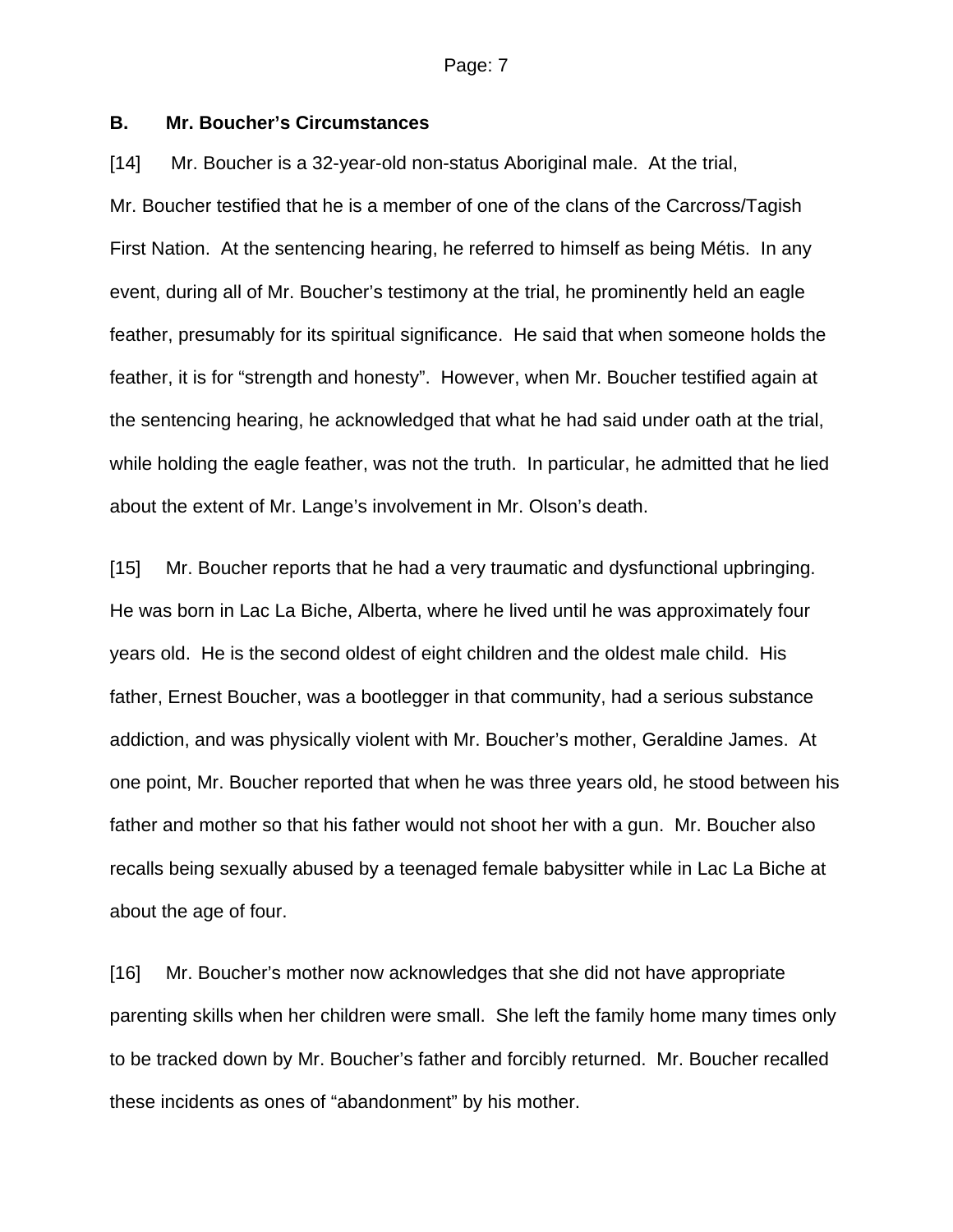[17] Geraldine James eventually took her children with her and left her husband, returning to her "ancestral land" in the Carcross area where she moved in with her parents. The family was crammed into a very small home and all of the adults in that home drank. At about the age of six, Mr. Boucher was sexually assaulted a second time by a male babysitter in Carcross. Mr. Boucher recalls that his mother had a number of boyfriends about that time and was drinking and using drugs. She eventually became sober when Mr. Boucher was about 12 years old.

[18] Mr. Boucher lived periodically with his father in Edmonton and, as a teenager, he moved there for several years. Ernest Boucher had stopped drinking by that time and had remarried. Also about that time, Mr. Boucher started selling drugs while he continued to attend school. He did well in school while in Edmonton and excelled in such sports as wrestling, rugby and football. He went as far as grade 10, but apparently then left school and became a full-time drug dealer. He left home to live on his own at about the age of 16 or 17.

[19] Mr. Boucher said that he was able to get along with his father, but that they currently don't have a relationship. He is unable to forgive him for his former abusive behaviour towards his mother.

[20] Mr. Boucher received his General Education Diploma while in jail in Whitehorse in 1998. He says that he would like to do some educational development as part of his sentence, however, he would like to give priority to a program of personal healing.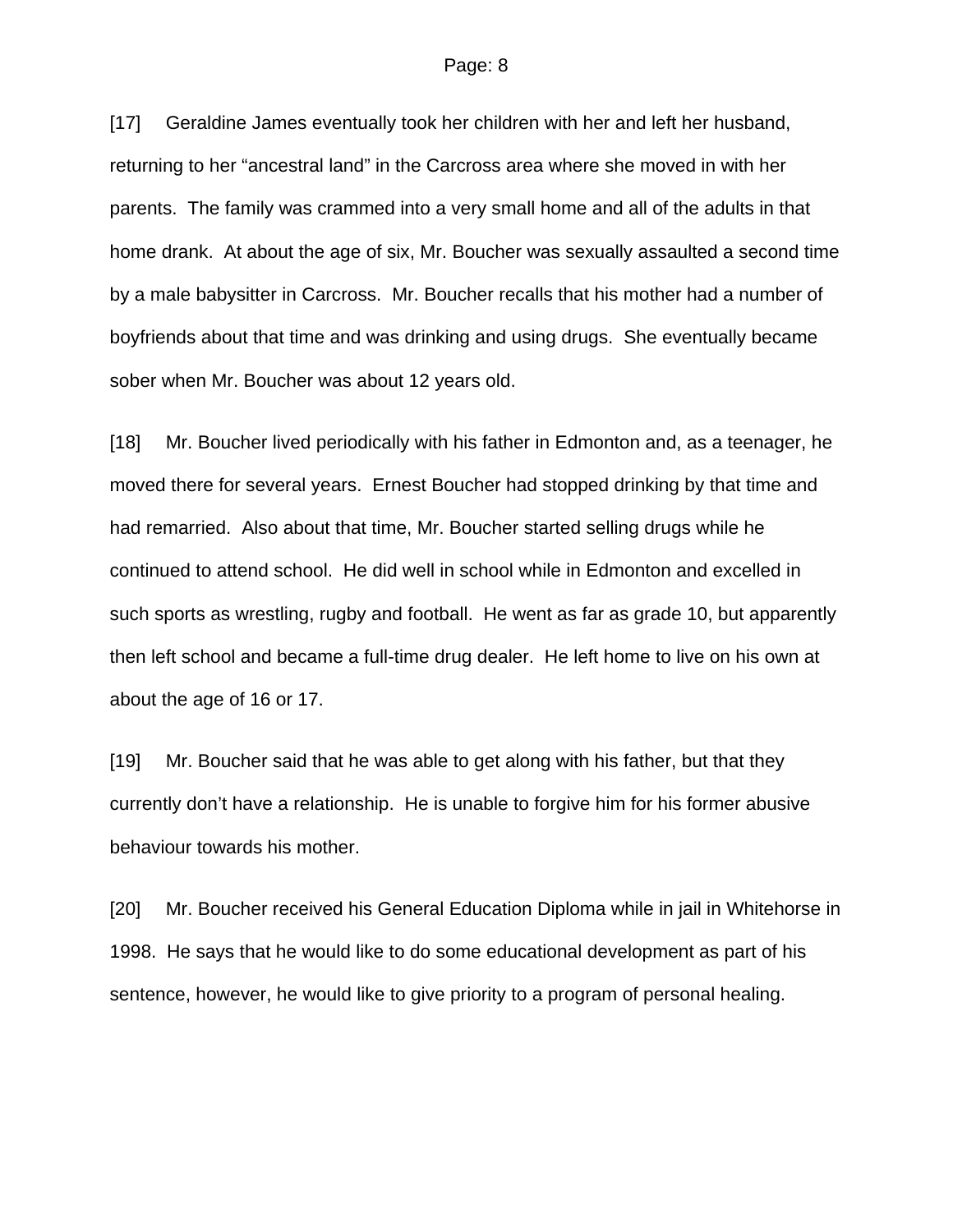[21] Mr. Boucher admits that he was not well liked in the community of Carcross. He had a reputation as a bully and used his physical presence to intimidate and harass others.

[22] Mr. Boucher says that he has had some legitimate jobs over the years, but his main source of income has been drug trafficking.

[23] He has been in three long-term relationships. His third and most recent relationship was with Mary Jane Moses, whom he met when he was 26 and she was 19. They lived together on and off for about seven years in Mayo and have one two and a half year old son, Devon. The relationship was troubled by Mr. Boucher's addictions and one instance of violence. It came to an end November 2004, just prior to Mr. Olson's murder. Unfortunately, Ms. Moses has since taken up drug use herself and Devon is now living with his grand-mother, Effie Moses, in Mayo.

[24] Mr. Boucher's mother has been his biggest support through this trial. She has attended all his court appearances and has visited him monthly while he has been remanded in custody. Mr. Boucher claims to be in regular contact with his parents and with his full siblings as well.

[25] He has been detained since December 27, 2004 and has been locked in his own cell for 23 hours a day. While in custody, he has taught himself the Aboriginal art of beading and has made nine pairs of gloves, which he sold for a total of about \$2,000. Of that amount, he says he kept only \$200 for himself and sent the remainder to his son, Mary Jane Moses, and a nephew.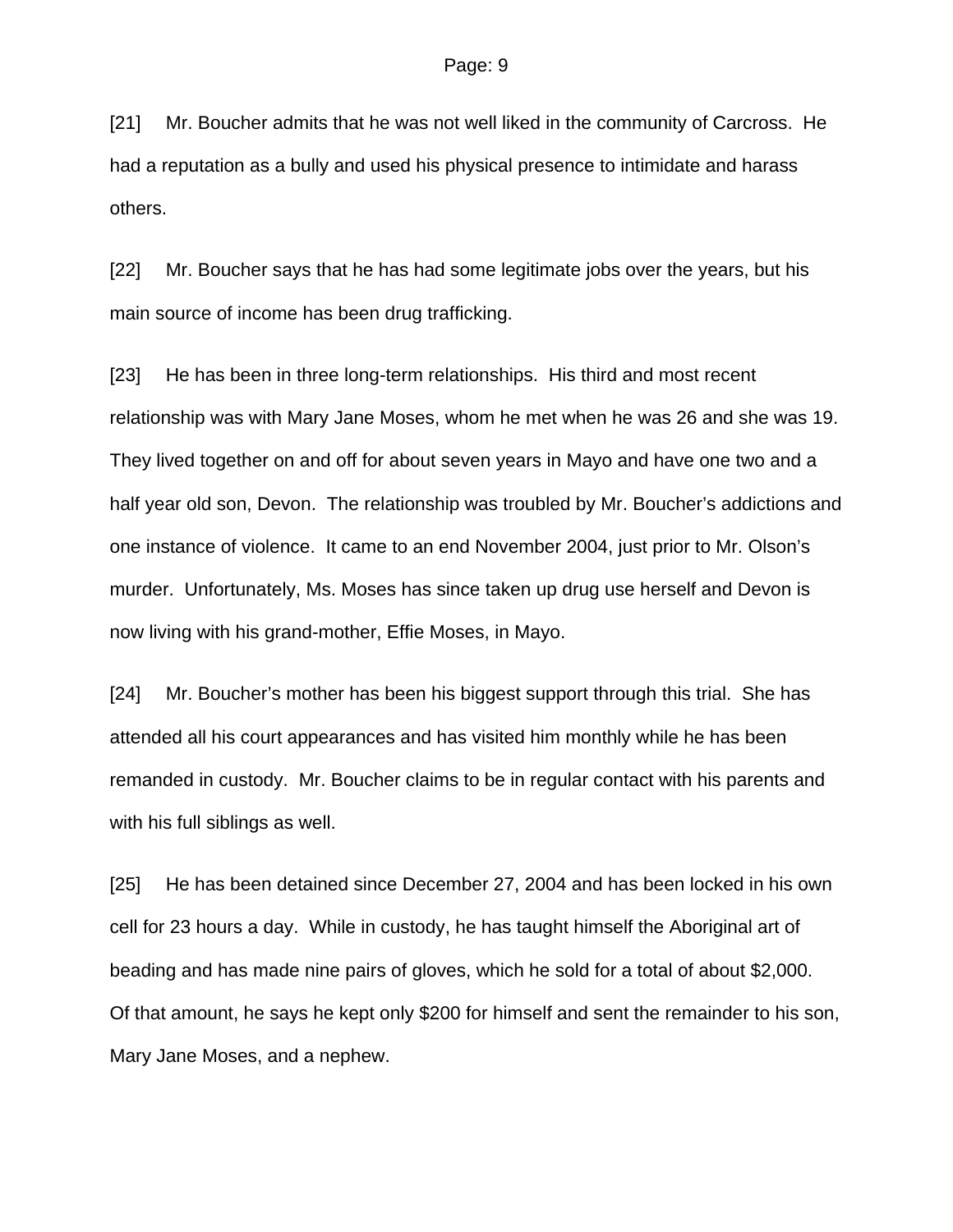[26] Mr. Boucher has abused substances since about the age of five. He has used marijuana and cocaine, including intravenous cocaine use. He admits to having a severe alcohol addiction as well. He was assessed by the Drug Abuse Screening Test and was rated at having a "substantial to severe" level of problems related to drug use. He had been attempting to enter into a substance abuse treatment program in the fall of 2004, just prior to Mr. Olson's murder.

[27] Mr. Boucher has a criminal record totalling 18 convictions from 1995 to March 2003. These include an assault in 2003, an uttering threats in 2002, causing a disturbance in 1997, and a sexual assault in 1996. The record also includes nine convictions for failing to obey court orders.

[28] Mr. Boucher has also been found guilty of three offences under the Yukon *Corrections Act* while on remand, for swearing and using inappropriate language towards the correctional officers. However, his case manager reports that in the last 10 months of his remand time, he has been very cooperative and his behaviour has been satisfactory to good. In particular, he has been escorted numerous times to the Whitehorse General Hospital to visit several ill family members and on two occasions has been escorted to his home town of Carcross to attend funerals of family members. All of those escorts have been without incident. His case manager is of the opinion that Mr. Boucher benefits from the fact that he has a toddler son and a "tight knit family" that he visits with about once a month.

[29] Mr. Boucher agreed to undergo a psychological assessment as a component of the pre-sentence report. That assessment was performed by Dr. Douglas P. Boer, who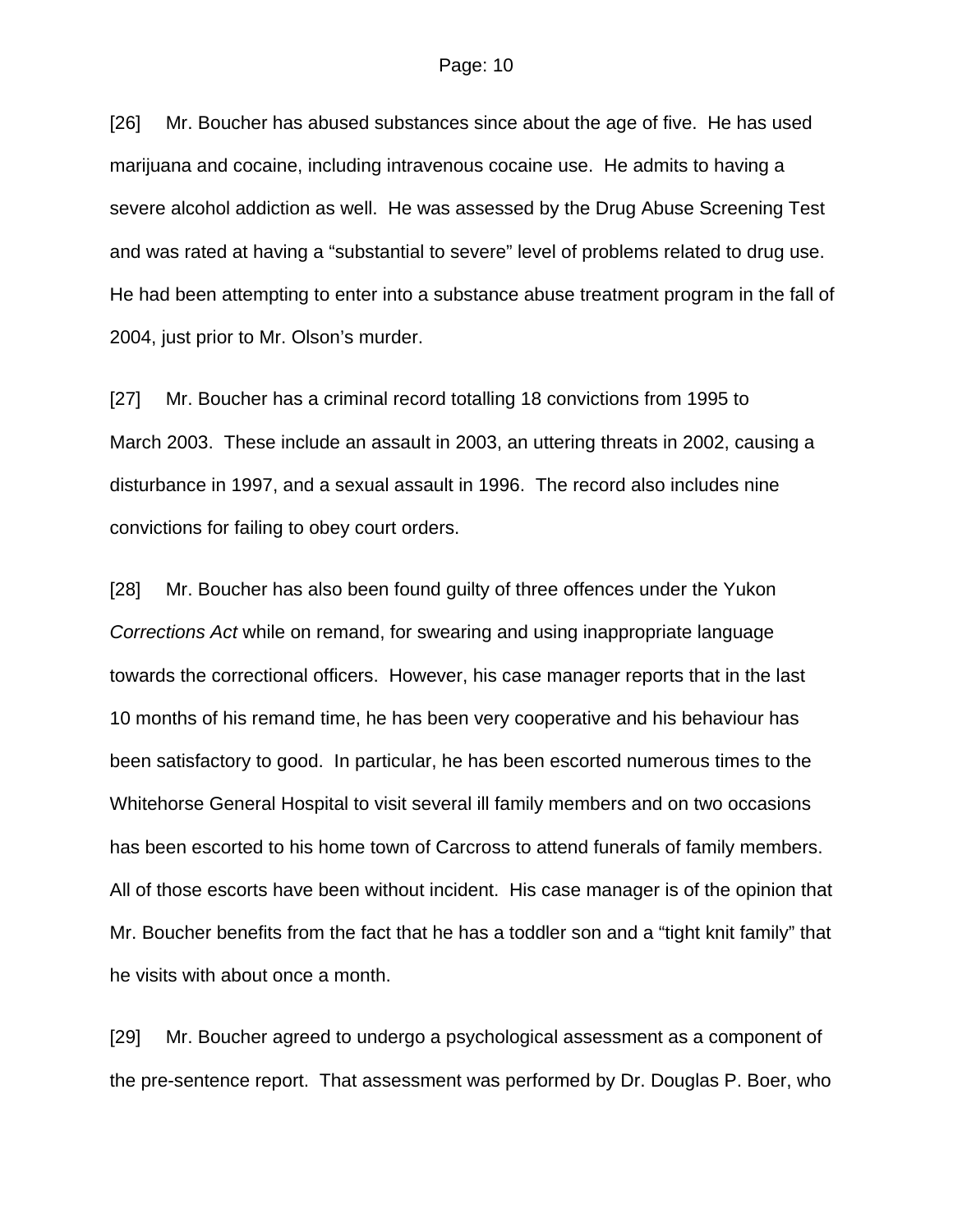met with Mr. Boucher on one occasion for approximately three hours. It is striking that Dr. Boer's first impression of Mr. Boucher is as follows:

> "In general, Mr. [Boucher] struck me as a career criminal with limited (below average) intelligence, virtually no insight into his anti-social behaviour (other than his ability to offer excuses for his actions), and despite his protestations to the contrary, no evidence of desire to change his offending behaviour."

Throughout the assessment, Mr. Boucher continued to point the finger at his co-accused and present himself in the most positive light possible.

[30] Contrary to the indication in the pre-sentence report, according to Dr. Boer, Mr. Boucher has no education or career plans for his future, except some non-specific plans to help parent his son.

[31] Although he has completed some programs while in remand, specifically anger management, cognitive skills, and alcohol and drugs, Dr. Boer feels that he has not retained much of the information from those programs and would benefit from taking such programs over again, as well as attendance at AA or NA over a long period of time. In particular, he should probably focus on one or more violence prevention programs. On the other hand, Dr. Boer warned that Mr. Boucher's lengthy and varied history of violence, in combination with his anti-social personality disorder and psychopathic traits, does not lend itself well to treatment and he may well be resistant to the usual types of treatment.

[32] Mr. Boucher was assessed for risk management by the Psychopathy Checklist – Revised ("PCL-R"), which placed him "near the middle of the high risk range" for both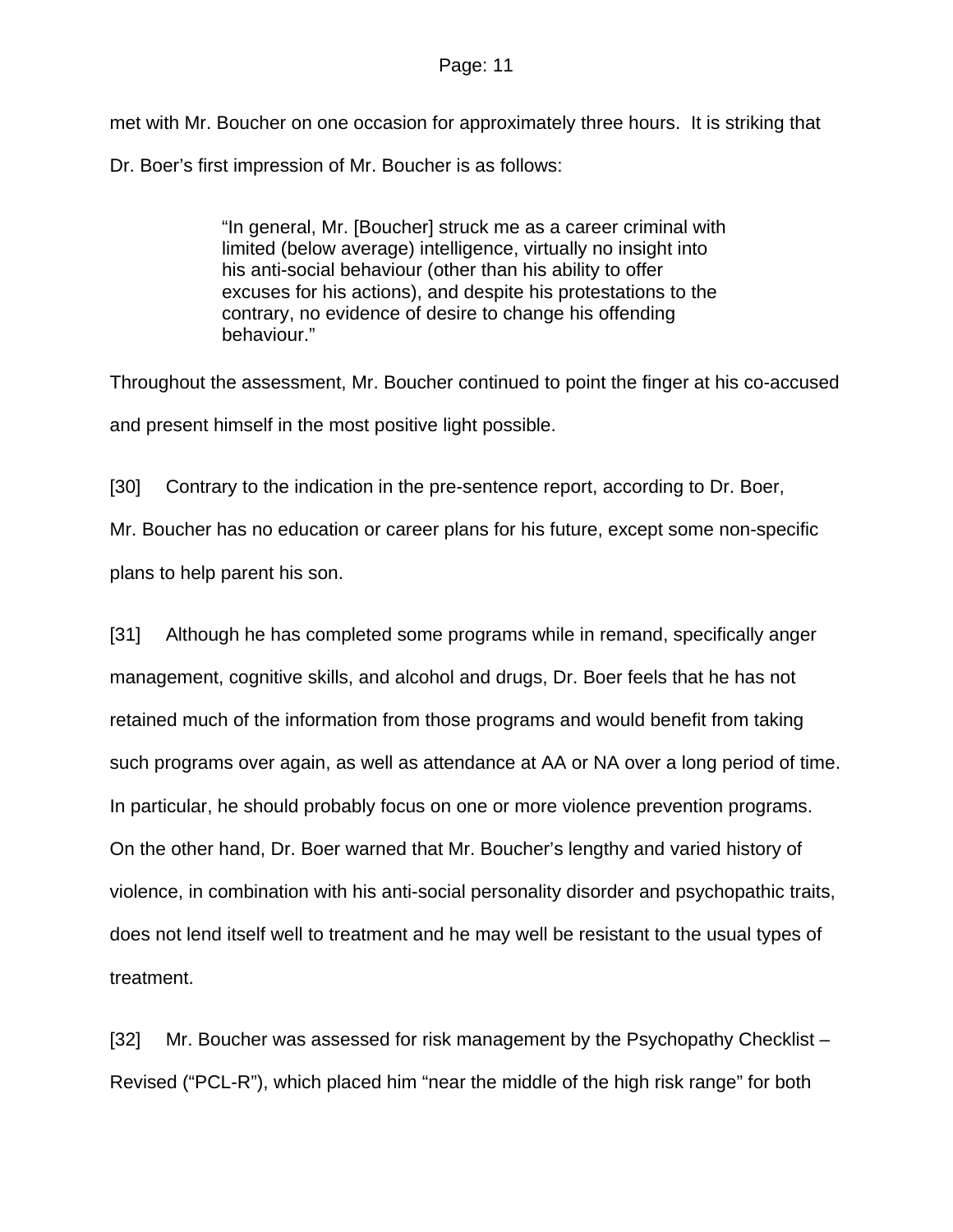general and violent re-offending. He was also assessed with the Violence Risk Appraisal Guide ("VRAG"), which placed him in the "high risk" category for future violent re-offending. He was further assessed with the HCR-20 Risk Assessment instrument, which placed him in the "high risk" category, with factors of concern including: previous violence, conflictual and unstable relationships, substance abuse, psychopathy, early maladjustment, personality disorder, and prior supervision failures. In summary, Dr. Boer stated:

> "Overall, Mr. [Boucher's] risk for violence in general (i.e., any violence) is HIGH and his risk for any future offending (of any sort, including non-violent offending) is also HIGH."

[33] Mr. Boucher reported to Dr. Boer that his "only reason . . . to live through this" is for the sake of his two and half year old son. However, Dr. Boer noted that the file information he reviewed indicated Mr. Boucher had a previous child and was an irresponsible and neglectful parent. Curiously, Dr. Boer thought that the story of the previous child could have been a fabrication to impress a previous psychologist, but that either way, the behaviour speaks to Mr. Boucher's psychopathic nature.

[34] It was particularly interesting that Dr. Boer noted Mr. Boucher's ability to flip from one story to another without any indication of being embarrassed by being caught in a lie. When challenged that he was contradicting himself, Mr. Boucher would simply move on to further fabrications.

[35] In concluding his findings, Dr. Boer said:

"In sum, I found him callous, arrogant, deceitful, irresponsible, and adept at trying to avoid responsibility for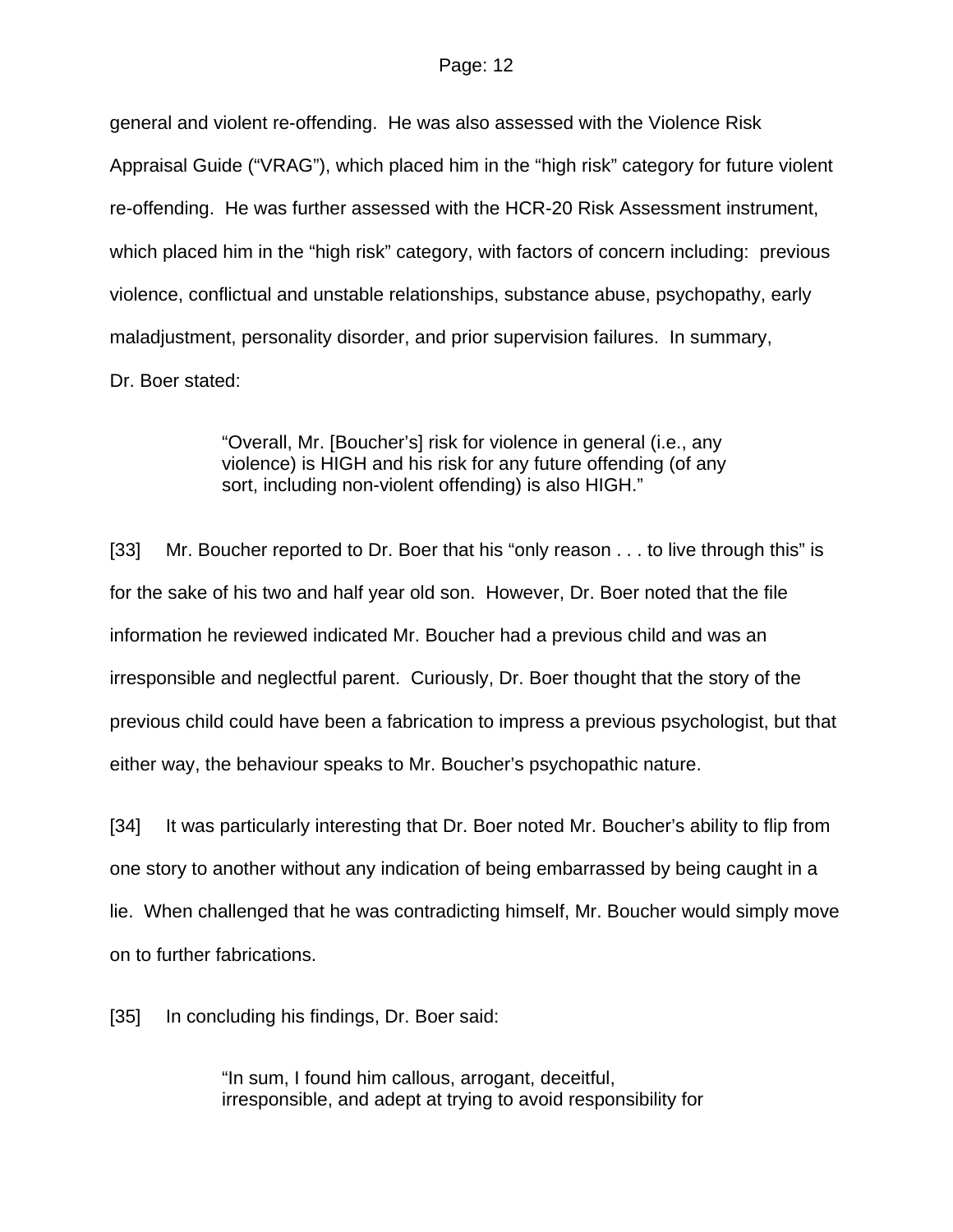his actions. While I agree he needs 'to do some healing', his current invocation of aboriginal culture (e.g., holding an eagle feather in Court), and a desire to do sweats may be just window-dressing and a manipulation to try and get the sympathy of the Court and his support group. I cannot see him as a responsible community member, or father, in the near future and perhaps [a] lengthy period of incarceration and program participation is timely."

[36] Having heard Mr. Boucher testify on his own behalf at the sentencing hearing, I am satisfied that he is genuinely remorseful for Mr. Olson's death. Having said that, even now he has a tendency to blame his current problems on his addictions to drugs and alcohol, rather than acknowledging personal responsibility for the choices he has made.

## **C. Mr. Boucher's Circumstances as an Aboriginal Offender**

[37] I am obliged by s. 718.2(e) of the *Criminal Code* to take into consideration all available sanctions other than imprisonment that are reasonable in the circumstances, with particular attention to the circumstances of Aboriginal offenders. Because there are no available sanctions for second degree murder other than imprisonment, this provision, at first glance, would seem to be inapplicable. However, in considering whether to impose a period of parole ineligibility of more than the 10 year minimum, I am effectively deciding whether to imprison Mr. Boucher (for more than 10 years) or allow him the opportunity to apply for parole, which, if granted, would see him released from prison under mandatory supervision for the rest of his life.

[38] I am cognizant of the principles set out in the case of *R.* v*. Gladue*, [1999] 1 S.C.R. 688 and I am aware that I may take judicial notice of the broad systemic and background factors affecting Aboriginal people and recognize that many suffer from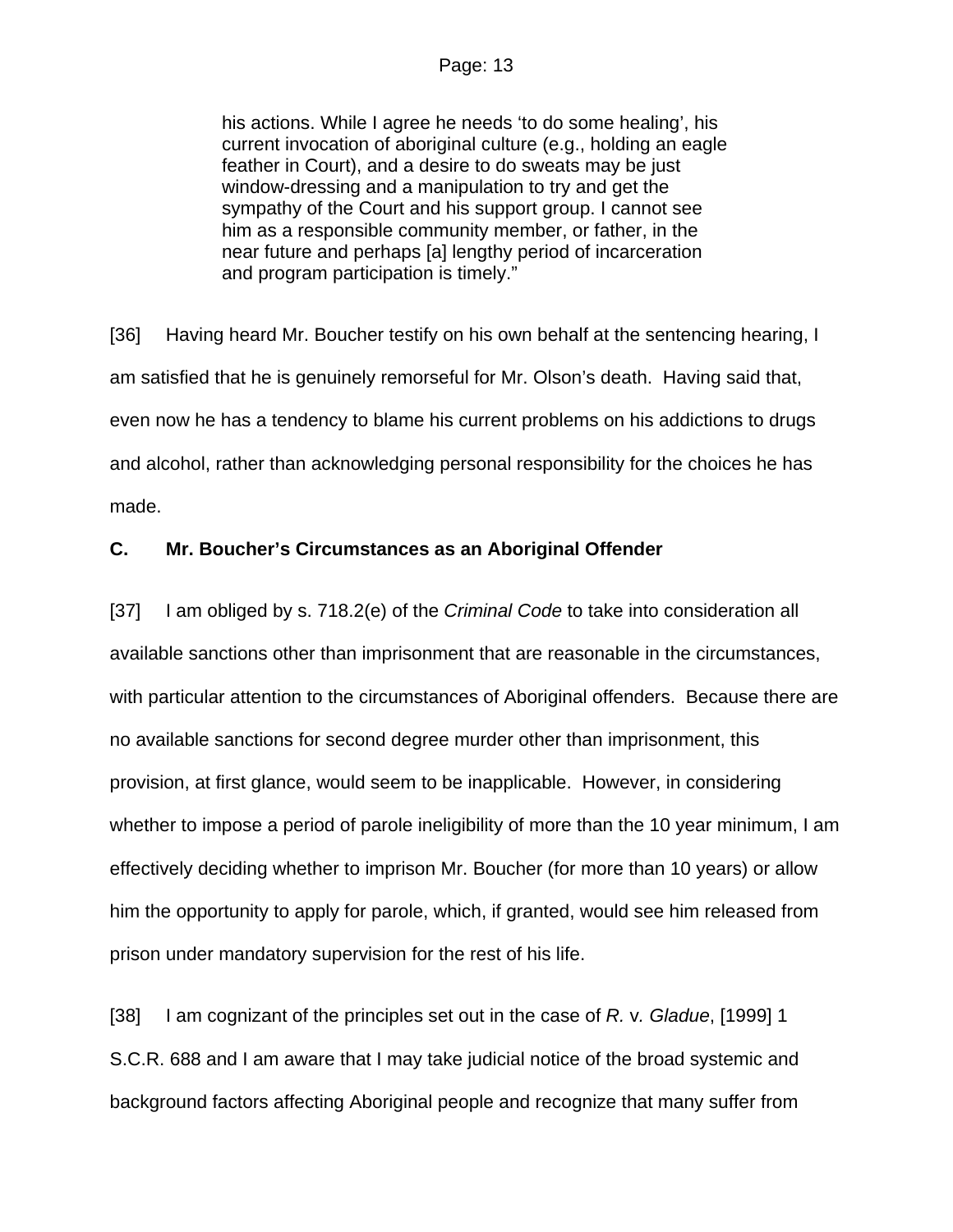problems of unemployment, poor education, substance abuse, and community fragmentation. It may well be that some of the problems with Mr. Boucher's upbringing are associated with his Aboriginal heritage. On the other hand, it also appears as though Mr. Boucher had an opportunity to successfully pursue and complete his high school education, that he had significant talent in sports, and that he had several opportunities for legitimate wage-paying jobs in his teens and early 20's. Despite these opportunities, Mr. Boucher descended into the throes of substance abuse and drug trafficking and has made little of his life since then. In any event, *Gladue* also recognizes that the more serious and violent the crime, the more likely it will be that, as a practical matter, the terms of imprisonment will be the same for similar offences and offenders, whether the offender is Aboriginal or non-Aboriginal.

[39] The Southern Lakes Justice Committee, which I understand to be an agency of the Carcross/Tagish First Nation, met to discuss what services and support they could offer Mr. Boucher. Ultimately, the Committee stated that they do not have an opinion on this case.

[40] David Ravensdale, the Director of Health and Social Programs for the Carcross/Tagish First Nation, provided two letters of support for Mr. Boucher. He confirmed that Mr. Boucher approached him on two occasions in the seven month period prior to his arrest to get help for his addiction. He also corroborated Mr. Boucher's abusive childhood background and said that he would support Mr. Boucher if released on parole, providing he takes the important steps necessary to turn his life around.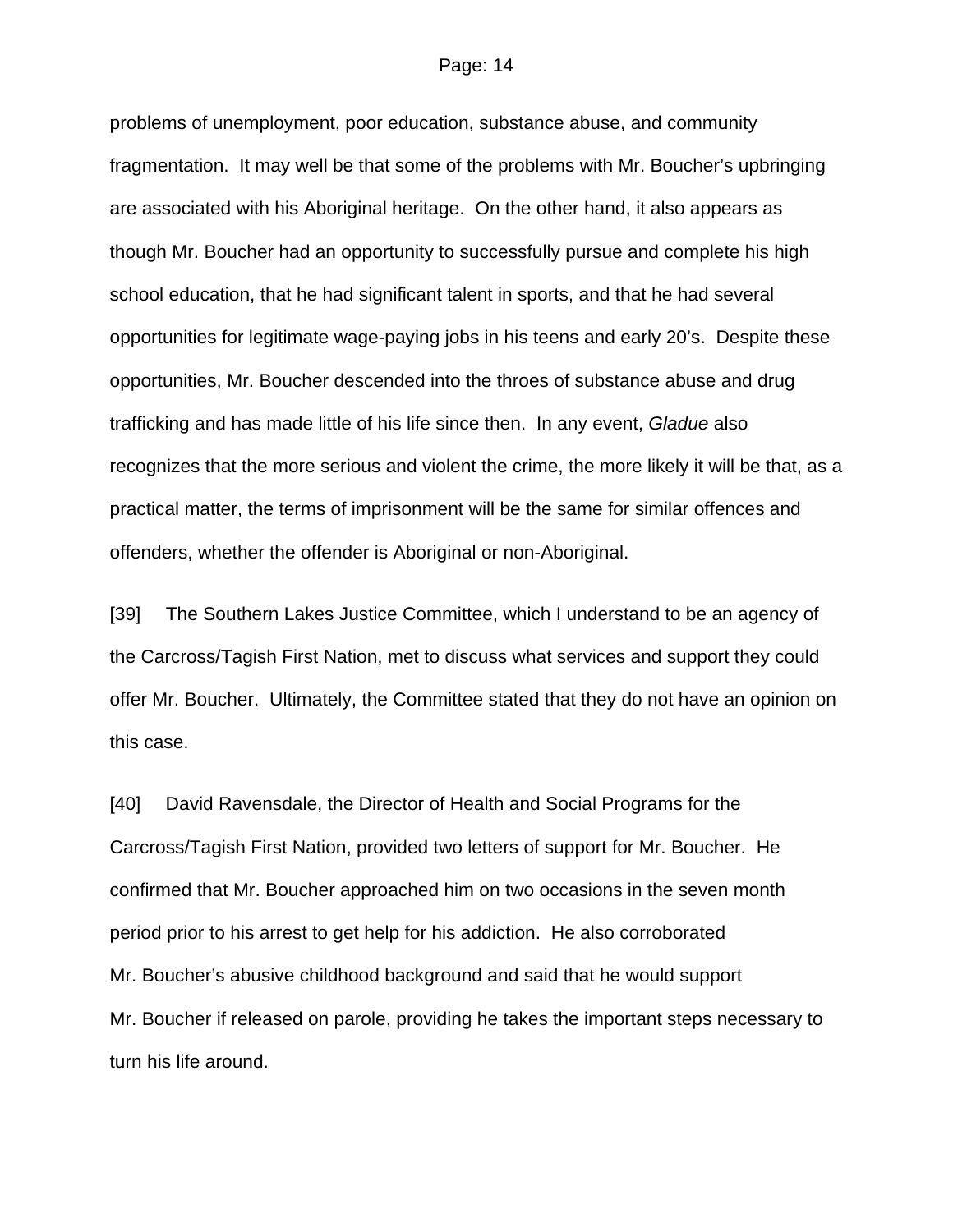# **D. Analysis**

# *1) Mitigating Circumstances*

- [41] I find the following mitigating circumstances for Mr. Boucher:
	- 1. He voluntarily turned himself into the police on December 27, 2004, before any warrant had been issued for his arrest and before the police suspected his involvement in Mr. Olson's death.
	- 2. He made a good faith attempt to assist the police in locating Mr. Olson's body later on the day of his arrest, although he was unable to do so due to his inability to remember the exact location of the body.
	- 3. He had a difficult and dysfunctional upbringing, which included early exposure to spousal violence and substance abuse. He was also the victim of at least two sexual assaults at a very young age.
	- 4. He at least attempted to obtain help for his substance addiction by trying to enrol in a residential treatment program in November 2004, about a month prior to Mr. Olson's murder.
	- 5. He has been a well behaved inmate while in remand, at least for the last 10 months.
	- 6. He has the support of his mother and other family members, as well as a Director within the Carcross/Tagish First Nation.
	- 7. He seems to have a genuine interest in maintaining his relationship with his young son and has provided some financial assistance to him while in remand.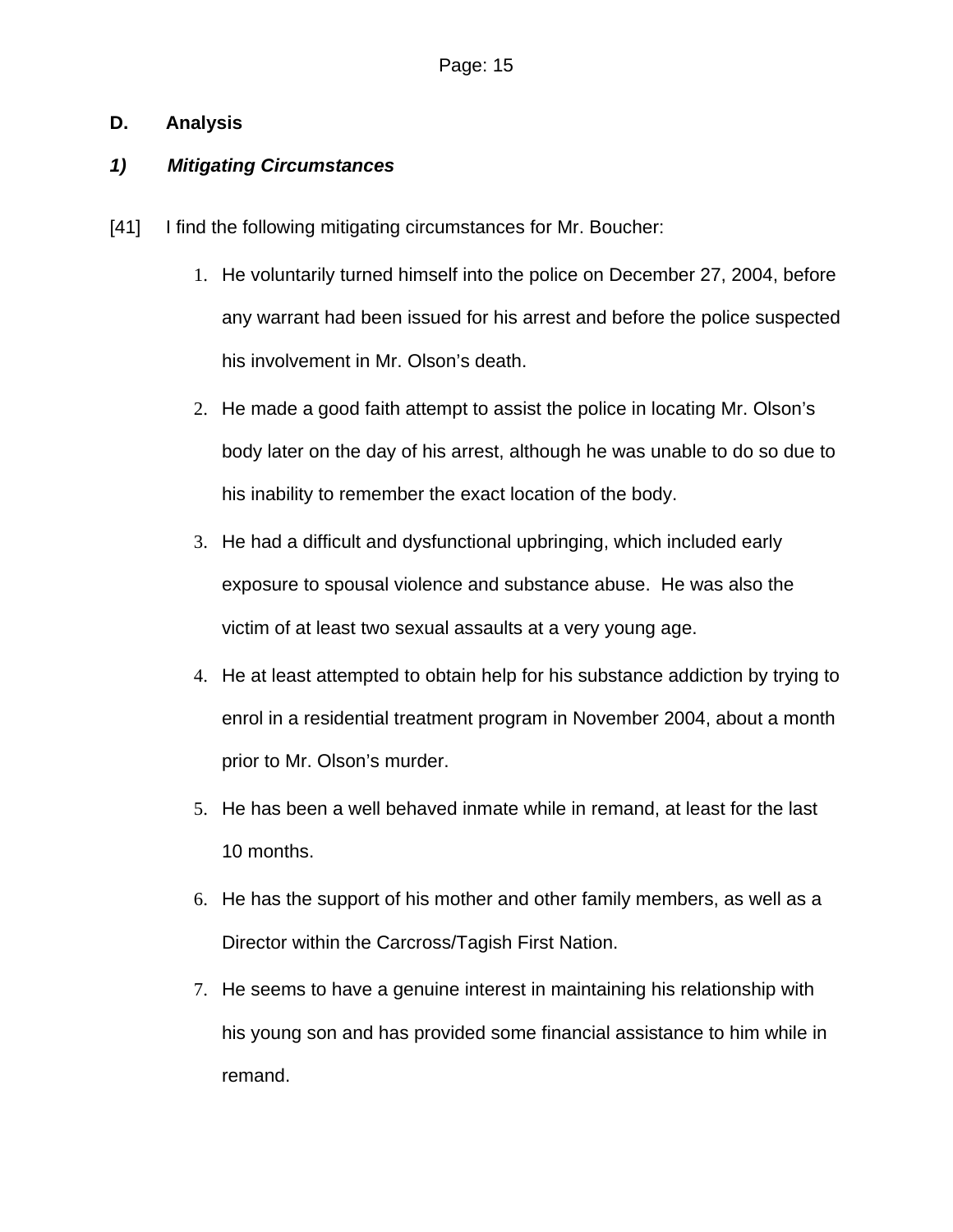8. He is still relatively young, at the age of 33. He has the time ahead of him to make significant changes in his life, should he genuinely wish to do so, and should he choose to do the hard work which will be required of him to be successful in bringing about such changes.

## *2) Aggravating Circumstances*

- [42] I find the following aggravating circumstances for Mr. Boucher:
	- 1. This was a brutal and senseless beating of a 64-year-old man, who was obviously overpowered and did not fight back in any significant way. Mr. Boucher is six feet tall and, at the time, weighed approximately 260 pounds. Mr. Olson was five feet, eight inches tall and weighed approximately 168 pounds. There were a total of 15 blows, most to the head and face of Mr. Olson, including lacerations and fractures of the facial bones, likely caused by several powerful kicks to the face. The injuries were of such severity that Mr. Olson would probably not have survived more than 10 minutes or so; and, if he did, he would likely have remained in a permanent vegetative state due to the extensive brain damage.
	- 2. Mr. Boucher took advantage of his friendship with Mr. Olson, whom he considered to be his adoptive uncle, by obtaining entry to the Caribou Hotel tavern that evening.
	- 3. Mr. Boucher testified at the sentencing hearing to the effect that he was essentially provoked by Mr. Olson when Mr. Olson challenged him about being a loser and a failure for abusing drugs and alcohol, and ignoring his common-law spouse and child. However, I give that no weight whatsoever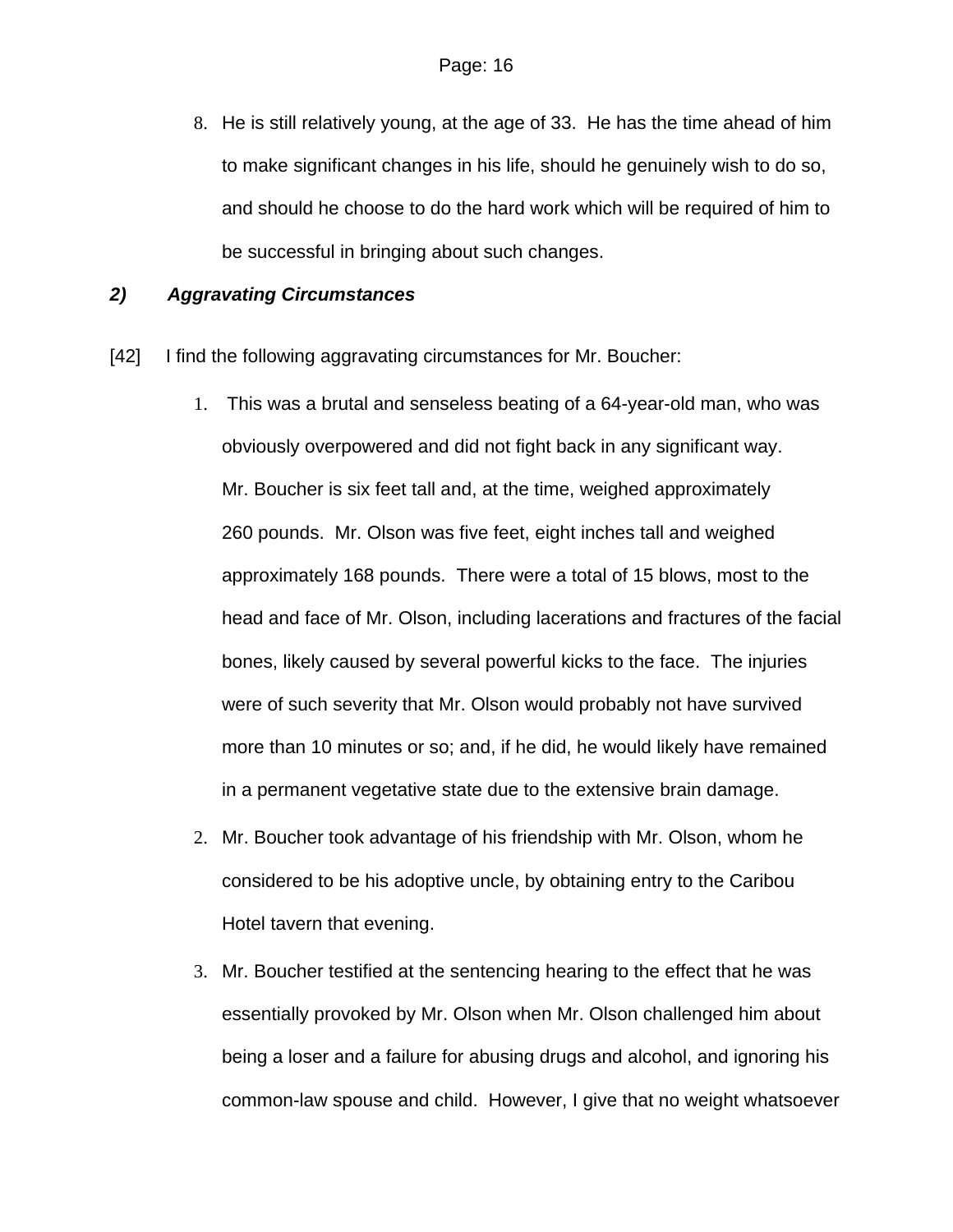in this sentencing. As I stated before, in making my findings of fact, I can only take into account the evidence which was heard by the jury. That evidence was, and my findings include, that Mr. Boucher began to bully Mr. Olson about taking Mr. Olson's truck because Mr. Boucher wanted to go into Whitehorse with it to purchase narcotics. When Mr. Olson refused, the fact that Mr. Boucher lost his temper in such a context and began to beat Mr. Olson is therefore extremely aggravating. In short, Mr. Boucher beat Mr. Olson to a pulp because he lost his temper and was craving drugs.

- 4. Mr. Boucher decided to rob Mr. Olson of his art work in the middle of the beating, while Mr. Olson was lying bleeding on the tavern floor
- 5. He ripped the phone from the tavern wall so that Mr. Olson could not call for help.
- 6. He stole Mr. Olson's pickup truck for the purpose of driving it to Whitehorse to sell pieces of art work.
- 7. He placed Mr. Olson, while still alive, in the back of the pickup truck, in the early morning hours of a cold winter night, with virtually no protection from the elements.
- 8. He made no attempt whatsoever to obtain medical treatment or other assistance for Mr. Olson, when that assistance was available within the town of Carcross.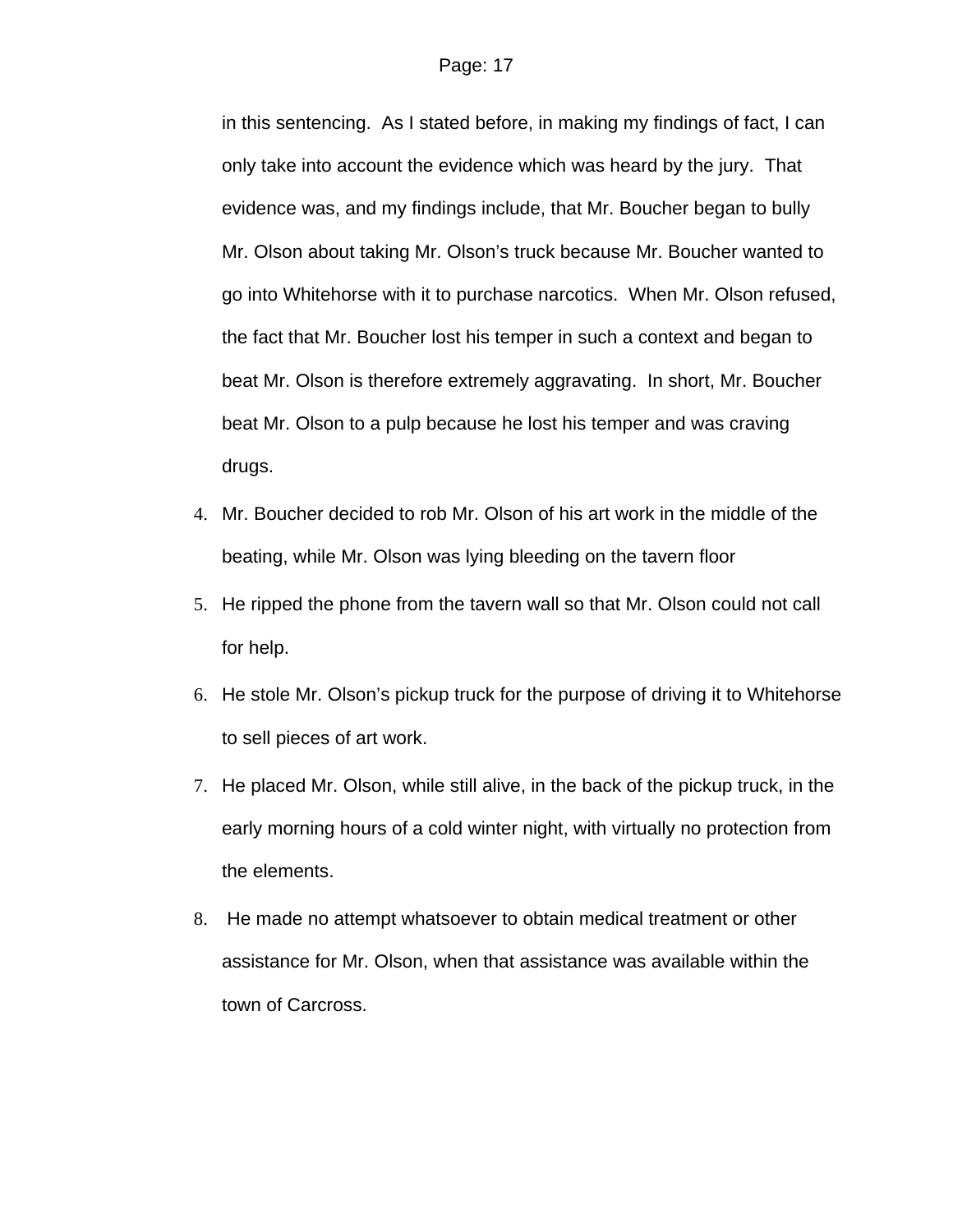- 9. He attempted to conceal evidence by disposing of Mr. Olson's body in a location and in a manner that he must have known would result in Mr. Olson's remains being discovered by scavenging animals.
- 10. He attempted to obtain a tow truck to recover Mr. Olsen's truck, presumably for the purpose of continuing to conceal that evidence. In the course of doing so, he concocted a false story to witnesses about getting into an argument with his sister, all the while callously eating a sandwich with his hands still stained with Mr. Olsen's blood.
- 11. He provided the police with a total of four out-of-court statements and the vast majority of the content of those statements were lies.
- 12. He lied under oath at the trial that Mr. Lange was primarily responsible for Mr. Olson's death.
- 13. He has a significant criminal record, including previous convictions for violence and uttering threats.
- 14. He is a high risk to re-offend, which risk is made worse by his likely antisocial personality disorder and his lack of insight.

## *3) Sentencing Range*

[43] I have reviewed carefully all the cases provided by the Crown on this sentencing. Of those cases, a list of the ones I have referred to here, with their citations, is attached to these reasons as Appendix A.

[44] Pursuant to s. 745.4 of the *Criminal Code*, in sentencing an offender for second degree murder, I may, having regard to the character of the offender, the nature of the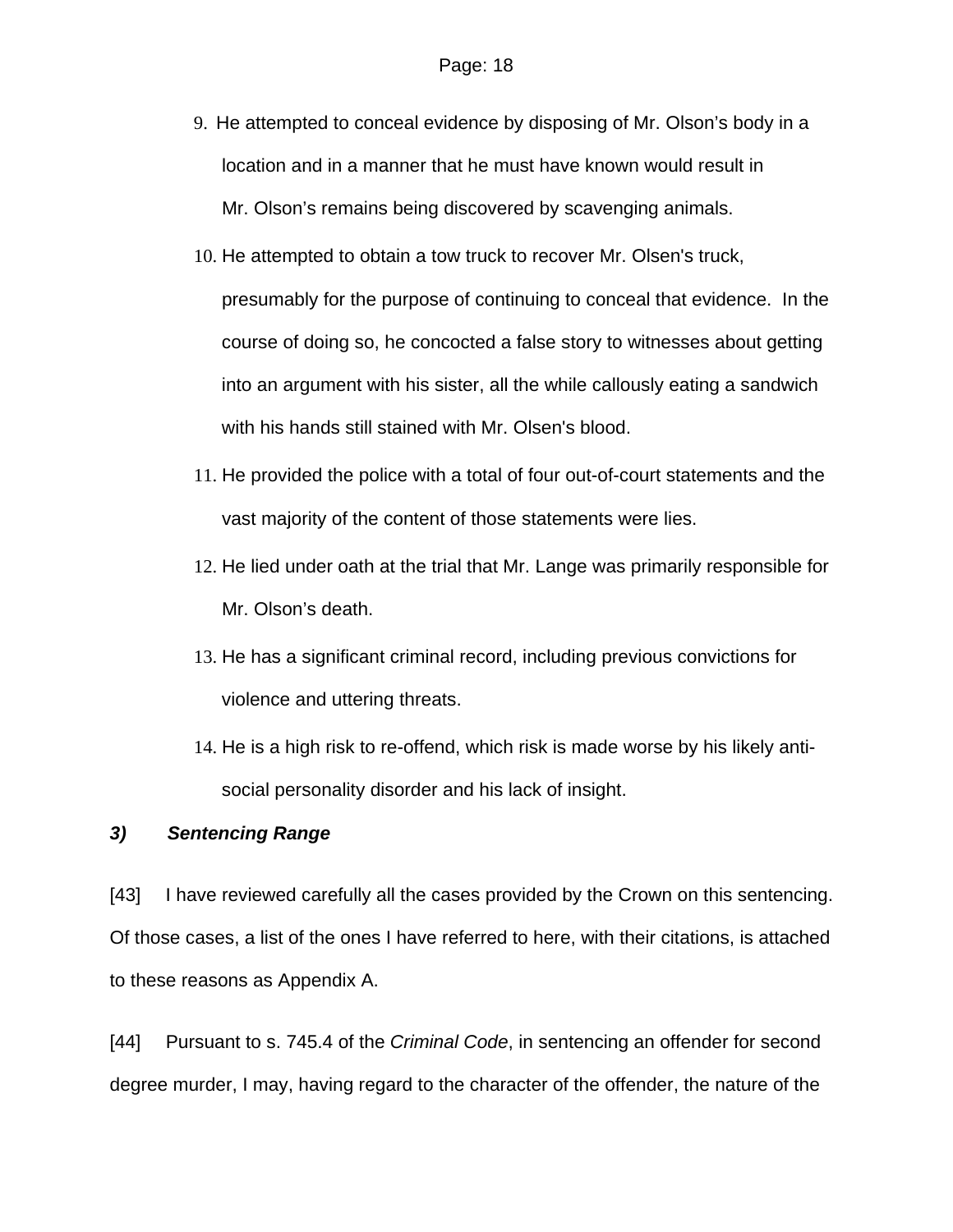offence, and the circumstances surrounding its commission, as well as any recommendation of the jury, impose a period of parole ineligibility of more than 10 but not more than 25 years. In this case, the jury made no recommendation for a period of parole ineligibility for Mr. Boucher.

[45] The Crown seeks a period of parole ineligibility of 15 years for Mr. Boucher. As I read the case law, that is an eminently fair position. Given the aggravating circumstances in Mr. Boucher's case, the Crown could justifiably have asked for a period in excess of 15 years.

[46] The leading Supreme Court of Canada case of *R.* v*. Shropshire* sets out the appropriate factors for a judge to consider within s. 745.4. *Shropshire* confirmed that s. 745.4 does not require "unusual circumstances" in order to set a period of parole ineligibility at more than the 10 year minimum. The case also determined that the principles of prevention, deterrence, retribution and rehabilitation are all factors which I must consider when applying a s. 745.4. In particular, *Shropshire* says that "denunciation" and "future dangerousness" can fall respectively within the statutory criteria of "the nature of the offence" and the "character of the offender".

[47] In *R.* v*. Cerra*, the British Columbia Court of Appeal recognized that there was a pattern of sentencing for second degree murder evident in the decisions of that Court, post-*Shropshire*. The Court of Appeal noted that the realistic range of potential ineligibility is between 10 and 20 years and that only a few cases have exceeded 20 years. The Court further determined that there are two broad groupings of cases: first, those imposing a period of between 12 and 15 years of parole ineligibility, which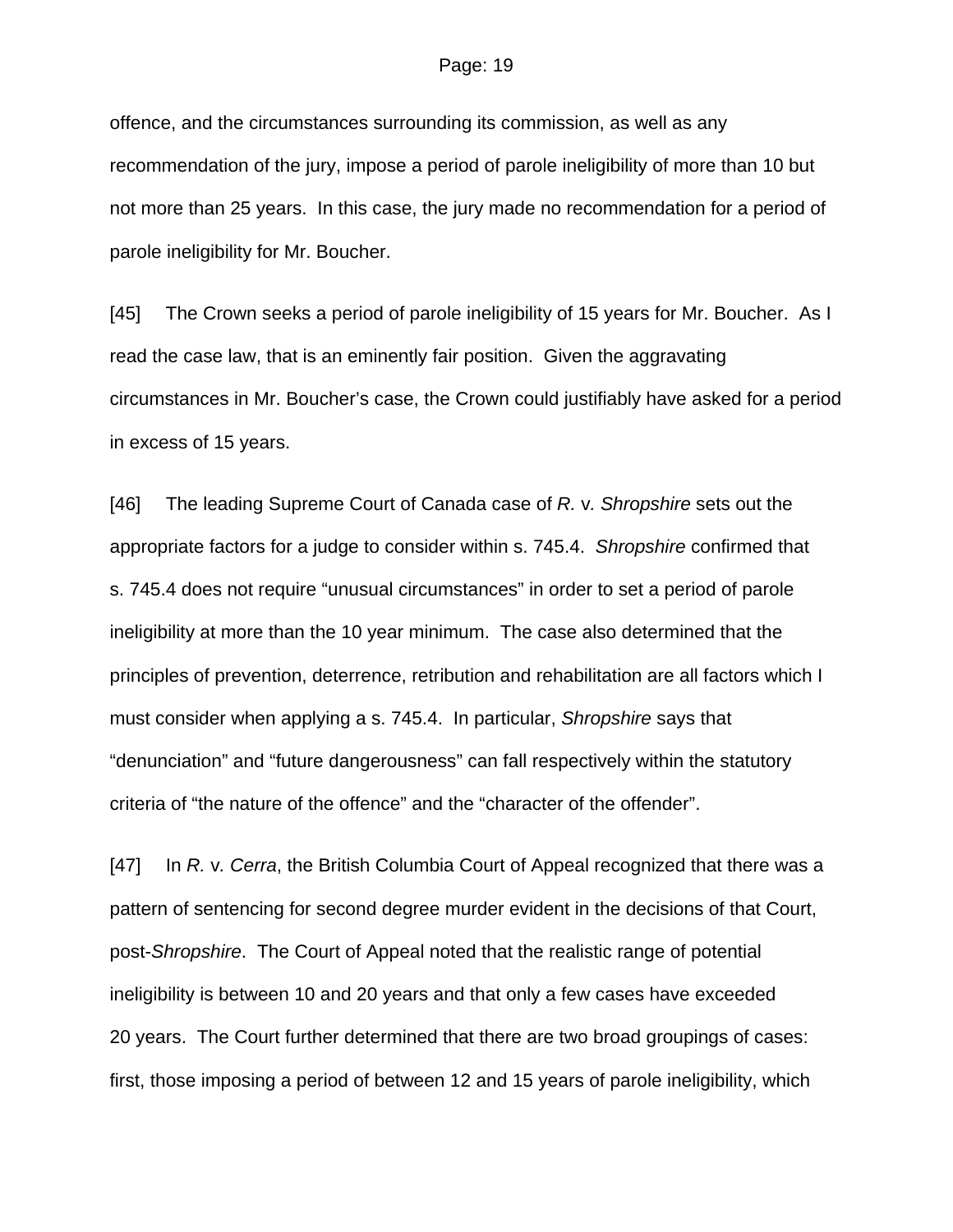commonly involve some "particularly aggravating feature"; and second, those from between 15 and 20 years, where there are "egregious circumstances" giving rise to a "higher order of moral culpability" or "dangerousness".

[48] Indeed, a number of the cases submitted by the Crown which were roughly in the 15 to 20 year category involved such things as burning the body of the deceased after the murder (*R.* v*. Cruz*) or dismembering the deceased after the murder (*R.* v*. Evans*). One of course must read all of the cases together to get a sense of the appropriate range for a given set of circumstances. However, a few of the cases stand out as being particularly instructive.

[49] *R.* v*. Grimsson* involved a 41-year-old accused and a 75-year-old disabled victim. The female offender, a cocaine addict, had been the housekeeper of the victim. She went to the victim's house to steal from him, beat him and stab him to death. She took his car and some of his belongings after the killing. She had a criminal record which included offences of violence. Despite the fact that she entered a guilty plea, she was found to have no remorse and a "dangerous character". The British Columbia Court of Appeal upheld a period of 15 years for parole ineligibility.

[50] *R.* v*. M.T.P.* involved a 21-year-old Aboriginal offender, who was 23 years old at the time of sentencing. He was addicted to heroin and alcohol and had a traumatic upbringing where he was exposed to substance abuse, foster homes and physical abuse. He had a lengthy criminal record, including one conviction for a crime of violence. The offender had first scouted the victims' house to ensure that the residents were elderly. He then returned with two youths to commit a home invasion robbery. In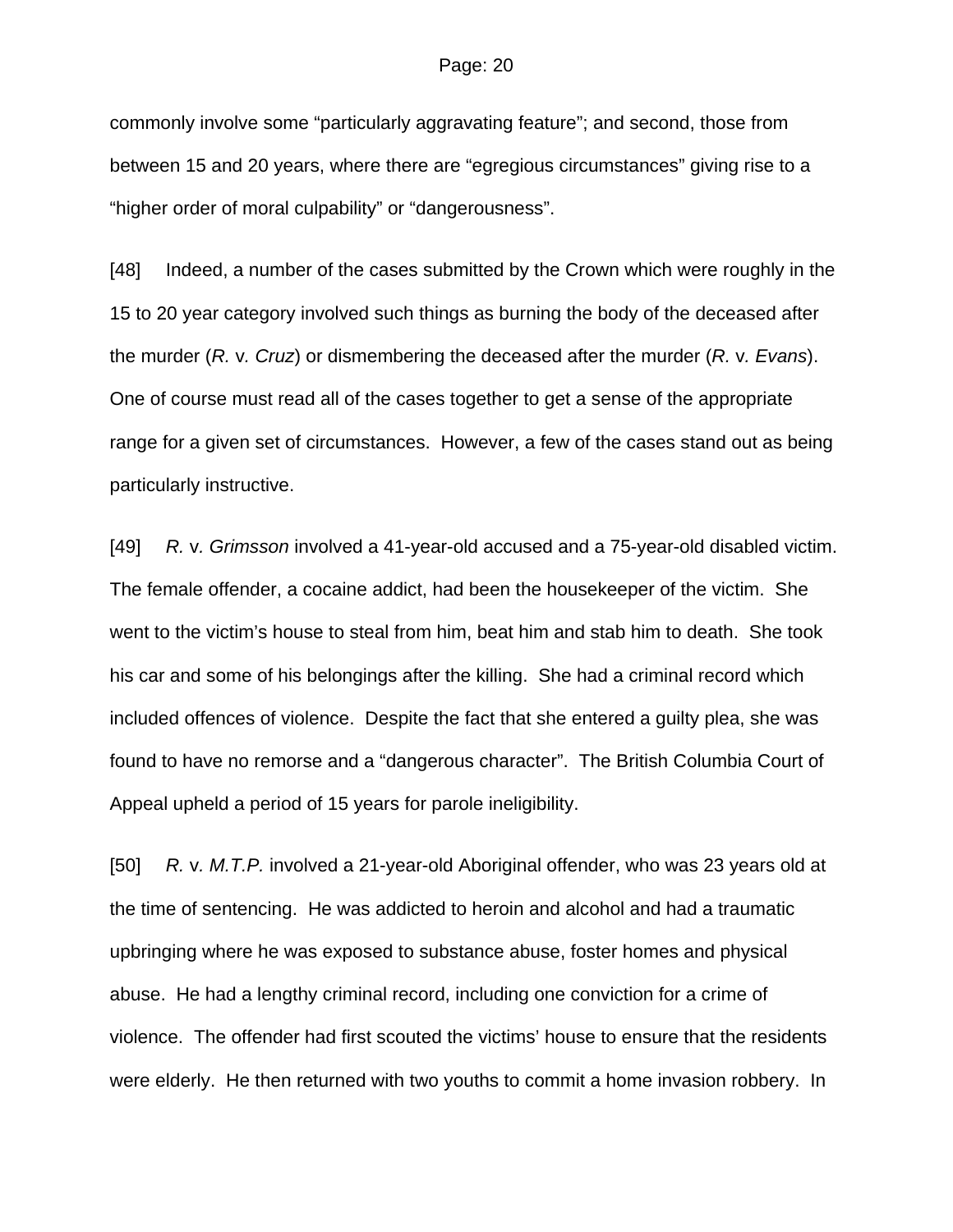the course of doing so, an 81-year-old woman was beaten to death. She was struck in the head between 10 and 20 times and according to the judge her face was "virtually obliterated to a pulp as it was stomped into the floor". Had she not died of choking on her own blood, she would have died as a result of the beating and her massive brain injuries. The British Columbia Court of Appeal recognized the offender's Aboriginal background, but found that it was "not a mitigating factor". The Court said that it would be "difficult to imagine circumstances that could be more aggravating" and that the level of moral culpability of the offender warranted a period of parole ineligibility "near the top of the scale" for a conviction for second degree murder. However, the Crown had only argued for a 15 year period, and in the circumstances, the Court acceded to that argument.

[51] In *R.* v*. Price,* neither the age nor the racial background of the offender was highlighted in the case report. He had befriended the 19-year-old victim who was an employee of a "Money Mart" store. He wanted her to help him rob the store, but she refused. One night, she let him into the store, he saw the open safe, took the money and killed the victim by strangling her and stabbing her 13 to 14 times. The attack dislodged a tooth from the victim's mouth. The offender also admitted to a witness that he had ripped out the victim's adam's apple and poked out an eye. He used the stolen money to rent a limousine, purchase narcotics and hire prostitutes. The offender had a criminal record which included one conviction for robbery. Interestingly, he had attempted to blame a friend for the murder in spite of overwhelming evidence of his own guilt. He also concocted a story that was incapable of belief. As was said by Crown counsel, it was a story centred on one big lie surrounded by a myriad of smaller lies.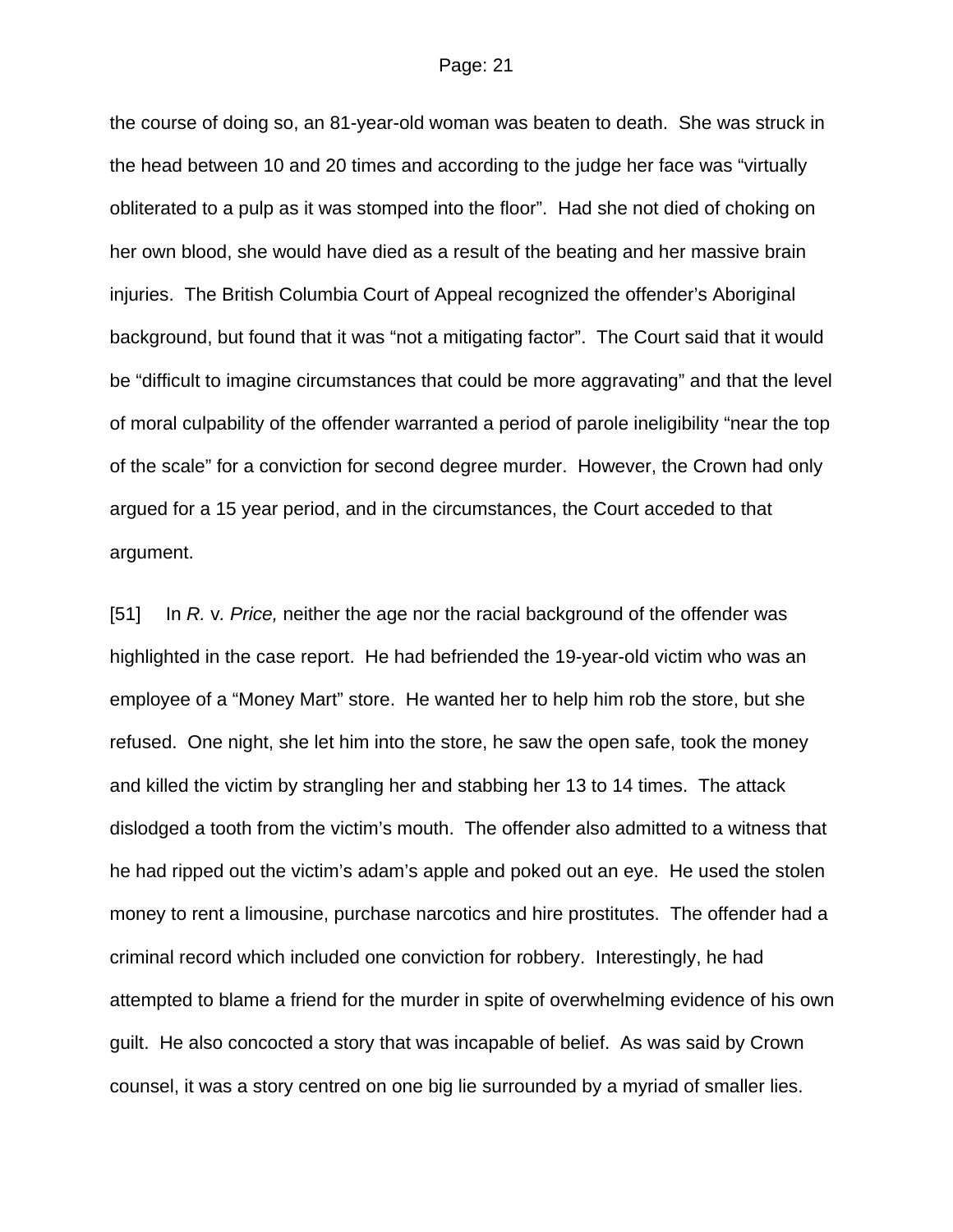The sentencing judge found him to be a person "without compassion". He also found that the nature of the offence "could not be more deplorable". The period of 21 years of parole ineligibility was upheld by the British Columbia Court of Appeal.

[52] In *R.* v*. Hamilton*, a 23-year-old offender stabbed a taxi driver and subsequently ran him over with the taxi. The offender was upset about the conduct of the taxi driver towards his spouse on an earlier occasion. He had a criminal record, an anti-social personality disorder and was noted to be a high risk to re-offend. However, the mitigating factors in that case included the facts that the offender plead guilty to second degree murder, that he had a supportive spouse, and that he was a good father, a good husband and a hard worker. As the sentencing judge in that case, I indicated that the aggravating circumstances, standing alone, would have justified a period of parole ineligibility of 15 years. However, given the mitigating circumstances, I reduced that to a period of 13 years.

[53] Finally, the case of *R.* v*. Van Osselaer* involved a 35-year-old accused who was addicted to cocaine and alcohol. He had a criminal record which was mostly for property offences. He was described as an angry man who was and continued to be prone to violence. He was also noted to be filled with self pity and a complete lack of insight, bordering on the pathological. The sentencing judge found him to be completely without remorse. The offender intended to obtain money from the victim, who had been his landlady. She lived alone and had been his friend and benefactor at various times in the past. He took a knife with him to her home. After she let him in and fed him supper, he slashed and stabbed her. The victim stumbled outside and died on the lawn of her neighbour's house after calling feebly for help. The British Columbia Court of Appeal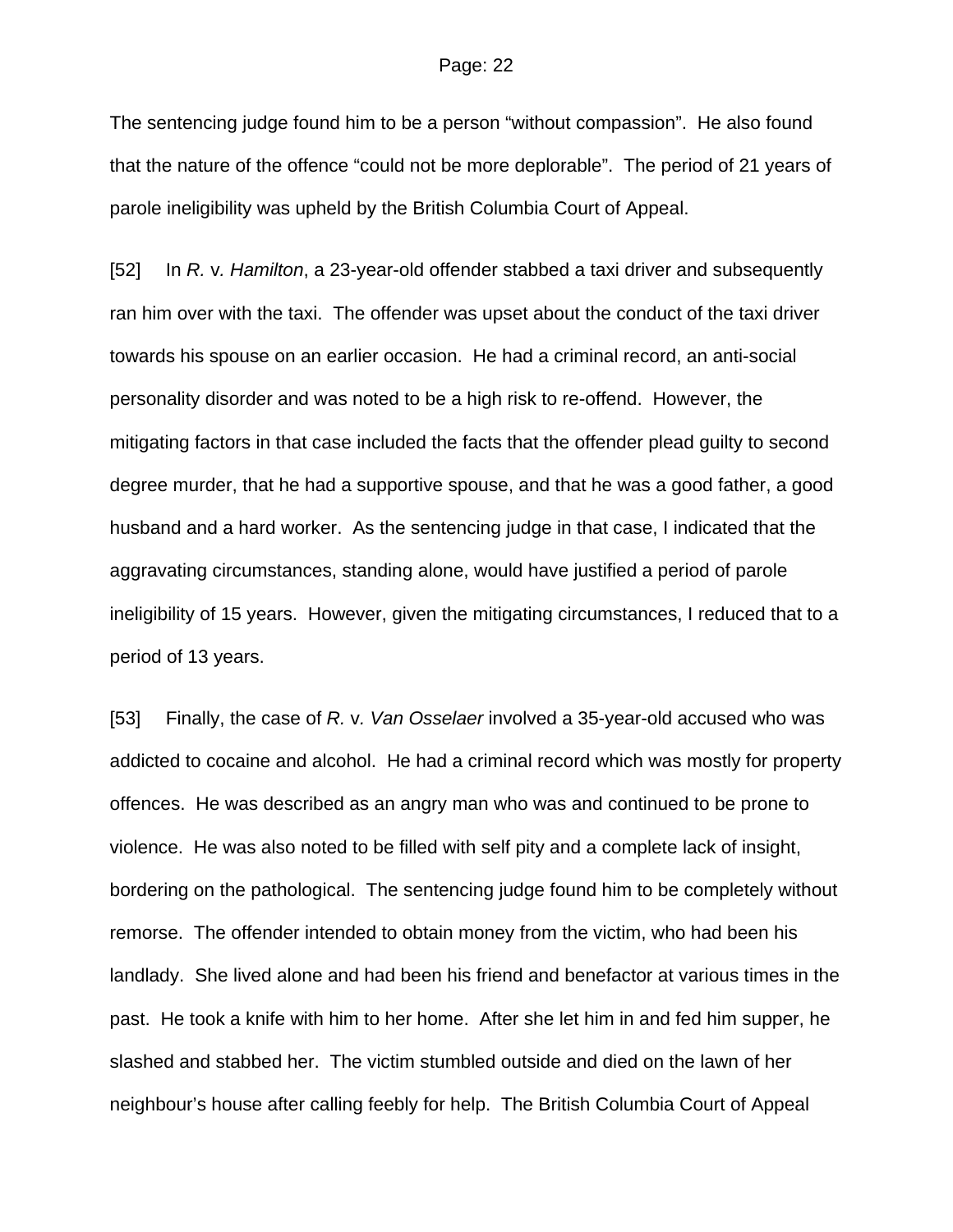referred to the cases of *Grimsson*, *Cruz*, and *Price*, all cases where the murder was accompanied by a theft from the victim, and agreed with the Crown's suggestion that the acceptable range for such cases was 15 to 20 years. In the result, the Court of Appeal upheld a period of 18 years of parole ineligibility for Mr. Van Osselaer.

### **E. Conclusion**

[54] Of course, the circumstances of each case and each offender inevitably have their own unique elements. Nevertheless, in my considered opinion, the aggravating circumstances applicable to Mr. Boucher overwhelm any mitigating circumstances and call out for a denunciatory sentence.

[55] Mr. Boucher, please stand. Taking these circumstances into account, as well as your own personal circumstances, the victim impact statement and the case law, I sentence you to imprisonment for life with a period of parole ineligibility of 15 years. I also order that, pursuant to s. 109(3) of the *Criminal Code*, you are prohibited from possessing any firearm, crossbow, restricted weapon, ammunition or explosive for life, subject to any application you may make under s. 113. I further order that you provide samples of bodily substances for the purpose of forensic DNA analysis under s. 487.051 of the *Criminal Code*.

[56] Pursuant to s. 746 of the *Criminal Code*, your sentence of imprisonment is deemed to have commenced on the date of your arrest.

[57] Finally, at your request, which is supported by the Crown, I recommend that you be allowed to serve your time in a federal penitentiary in the Province of Alberta.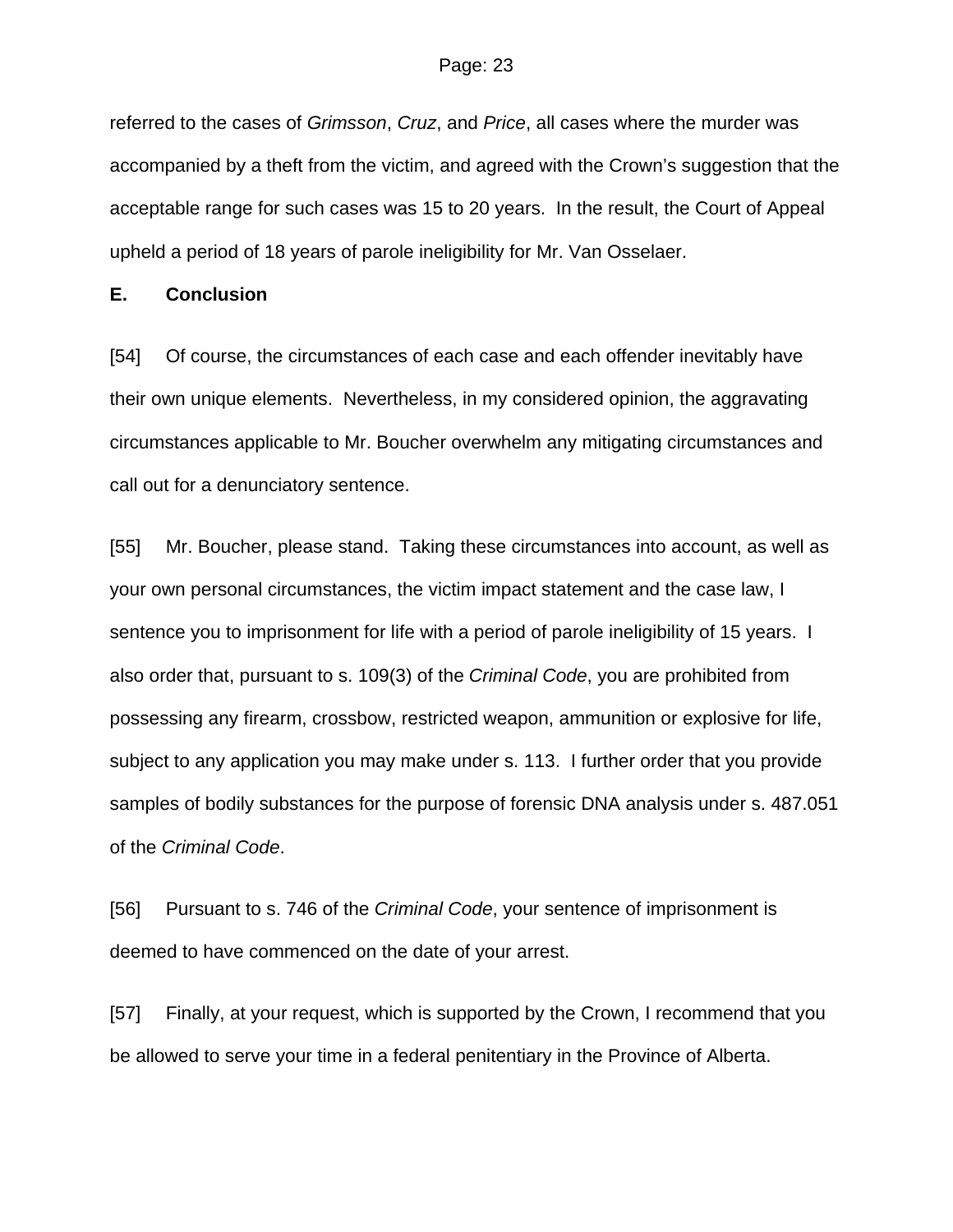## **IV. SENTENCING OF MARK LANGE**

## **A. Findings of Fact for Mr. Lange**

[58] I repeat that I take no notice whatsoever of Mr. Boucher's new evidence at the sentencing hearing in making my findings of fact for Mark Lange. Rather, I am limited to the evidence adduced before the jury which was legally probative against Mr. Lange. That included Mr. Lange's own out-of-court statements and Mr. Boucher's testimony before the jury.

[59] Mr. Lange and Mr. Boucher began drinking together in the afternoon of December 23, 2004. Mr. Lange got a ride to Carcross with Mr. Boucher and his sister. Later in the evening of December 23<sup>rd</sup>, Mr. Lange went into the Caribou Hotel with Mr. Boucher, where they met Mr. Olson, who was the sole occupant. Mr. Lange sat down and had a few drinks and some conversation with Mr. Olson. An argument and eventually a physical fight broke out between Mr. Boucher and Mr. Olson. Mr. Lange continued drinking during the fight and did nothing to stop it.

[60] At one point, Mr. Boucher asked Mr. Lange to keep Mr. Olson on the floor and not let him up, while Mr. Boucher was stealing pieces of art work from the tavern of the Caribou Hotel. While Mr. Lange was crouched down, keeping Mr. Olson on the floor, Mr. Olson grabbed Mr. Lange by the face and scratched him. Mr. Lange responded by punching Mr. Olson up to three times and kicking him as many as two times in a flatfooted fashion with his rubber-soled shoes in Mr. Olson's right ribcage area. The punches were to Mr. Olson's face in the area of his mouth. The kick or kicks were forceful enough to knock the wind out of Mr. Olson, but I disagree with the Crown's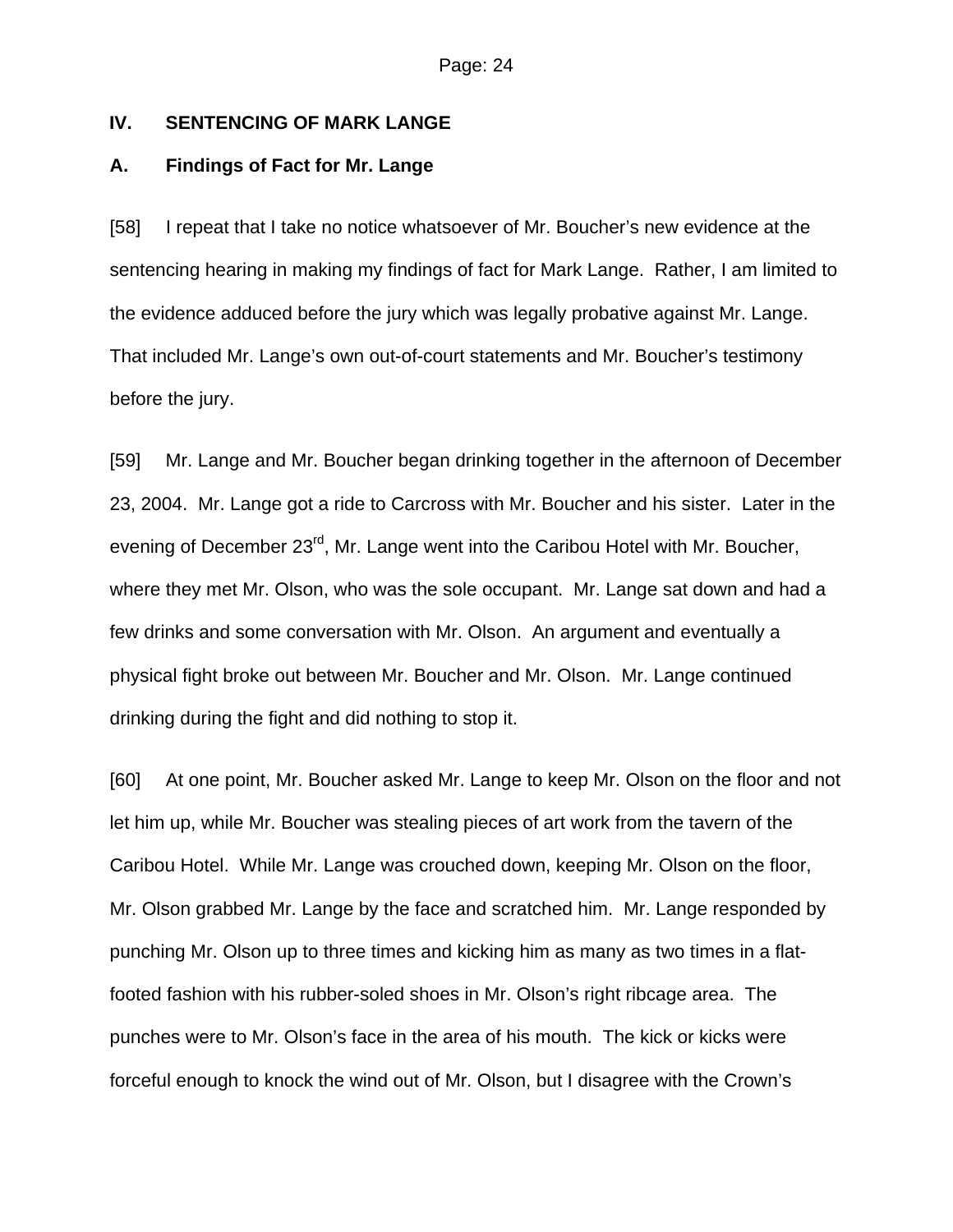submissions that they would have been expected to cause bruising to that area of Mr. Olson's body. The Crown here was pointing to the two bruises on Mr. Olson's low left back and mid-spine area, and suggested these must have been caused by Mr. Lange, and therefore Mr. Lange lied in his description of the kicks. The flaw in this submission is that the pathologist agreed that the bruises to Mr. Olson's back might have been caused by him falling onto a blunt or hard object, such as a table corner or chair leg, which could easily have happened during Mr. Boucher's beating. Also, there was no expert evidence that the kicks described by Mr. Lange would necessarily have caused bruising of any kind.

[61] After assaulting Mr. Olson, Mr. Lange walked around the tavern and looked for some more alcohol to drink. At this time, Mr. Boucher was still stealing pieces of art work from the tavern. He encouraged Mr. Lange to help him do so and Mr. Lange looked around for things to steal. Mr. Lange eventually stole some beer from the tavern and put it in Mr. Olson's truck, which Mr. Boucher had driven to the back door of the hotel. About this time, Mr. Olson started getting up on all fours and Mr. Boucher kicked him forcefully in the face one or more times. Mr. Lange observed blood gushing from Mr. Olson's nose and mouth and heard him moaning and groaning. Mr. Lange put Mr. Olson on his side on the tavern floor and then returned to the bar to have a couple more drinks of alcohol. Mr. Boucher began threatening Mr. Lange to help him with Mr. Olson. As Mr. Boucher was dragging Mr. Olson out the back door of the Caribou Hotel towards the pickup truck, Mr. Lange was outside of the hotel and had an opportunity to leave the scene and obtain help for Mr. Olson, but did not do so. Mr. Boucher decided to put Mr. Olson in the back of Mr. Olson's pickup truck and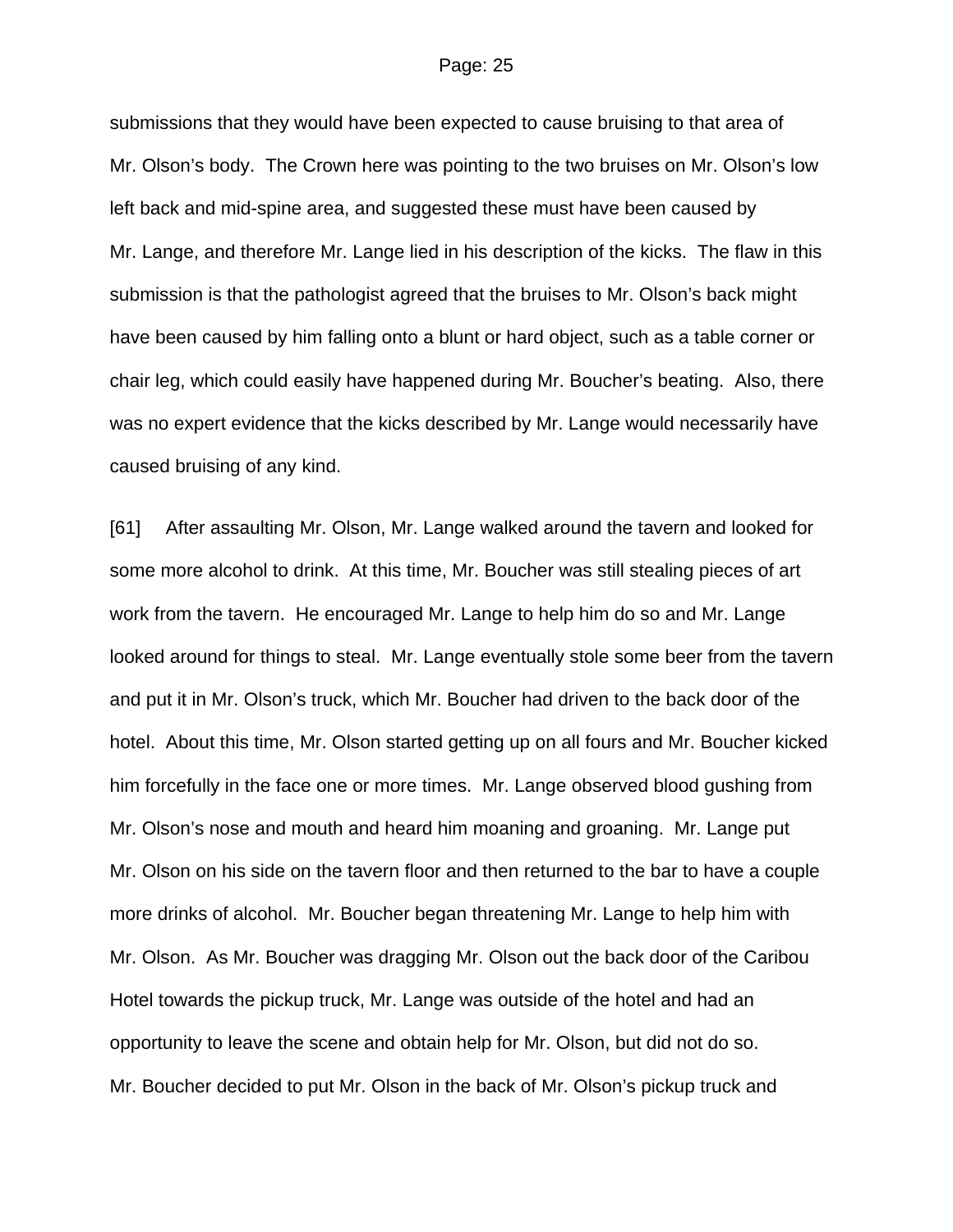Mr. Lange assisted with that. Mr. Lange and Mr. Boucher laid Mr. Olson in the box of the pickup truck along with the various pieces of art work. Mr. Lange covered Mr. Olson with a down jacket and drove Mr. Olson's pickup truck, with Mr. Boucher in the passenger seat, away from the Carcross Hotel directly onto the highway heading towards Whitehorse. I infer that he did so on Mr. Boucher's direction, however, Mr. Lange made no attempt to stop at either the nursing station or the R.C.M.P. Detachment. Indeed, he drove right past the R.C.M.P. Detachment on his way out of Carcross.

[62] En route to Whitehorse, Mr. Lange stopped the truck and the two checked on Mr. Olson. He observed Mr. Boucher attempt cardio-pulmonary resuscitation on Mr. Olson, but determined that Mr. Olson was dead. At that point, Mr. Lange wanted to "ditch the truck" and Mr. Olson and run away. He drove again towards Whitehorse and pulled into the Wolf Creek subdivision. He stopped the truck, and took Mr. Olson's bloody jacket into the bush to conceal it and dispose of it. When he returned to the truck, Mr. Boucher had removed Mr. Olson's body from the box of the truck and placed it in the snow-filled ditch. Mr. Lange assisted Mr. Boucher in attempting to cover Mr. Olson's body with snow. Mr. Lange knew at that time that Mr. Olson's body would likely be preyed upon by scavenging animals.

[63] Mr. Boucher continued threatening Mr. Lange at this time, including a threat to kill him. Mr. Boucher got behind the driver's wheel of Mr. Olson's truck, drove the truck a short distance, but then put the truck in the ditch, where it became stuck. Mr. Lange, who had been in the passenger seat of the truck, got out and started running away from Mr. Boucher. Mr. Boucher followed him as Mr. Lange was trying to find his way back to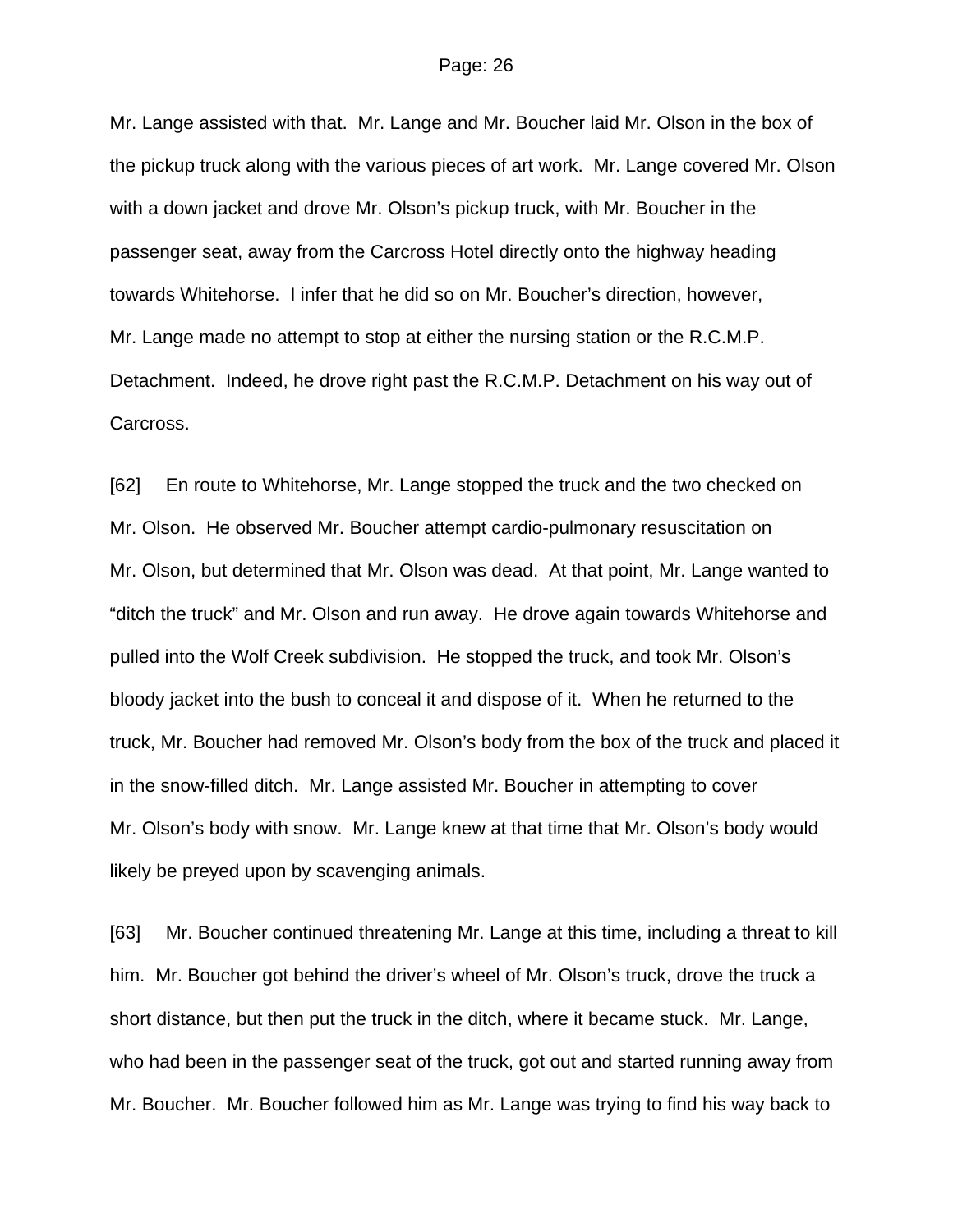the Alaska Highway and to Whitehorse. At this point, Mr. Lange had a second opportunity to escape from Mr. Boucher, but again he failed to do so. Rather, he redirected Mr. Boucher, who started heading in the wrong direction, and he and Mr. Boucher walked together to the Petro-Canada gas station in McRae with the intention of getting a tow truck to recover Mr. Olson's truck from the ditch.

[64] When the pair were unsuccessful in getting a tow truck to assist them, they decided to take a taxi into Whitehorse. While waiting for a taxi, Mr. Boucher was observed by a witness eating a sandwich with blood-stained hands. When asked about that fact, Mr. Boucher said that he had gotten into an argument with his sister about getting their car stuck in the snow and that he back-handed her and she bled profusely on his hands. Upon hearing this, Mr. Lange corroborated Mr. Boucher's story about the sister and said that Mr. Boucher's sister was "tough". Mr. Lange and Mr. Boucher then took a taxi to a friend of Mr. Lange's in Whitehorse. During the next couple of days, Mr. Boucher asked Mr. Lange whether he was going to "take the rap" for Mr. Olson's death. Mr. Boucher was also threatening Mr. Lange, and told him not to talk to anybody about the incident.

[65] Mr. Lange turned himself into the R.C.M.P. on December 30, 2004. Later that same day, he went with the R.C.M.P. to the Caribou Hotel in Carcross and assisted them in filming a video re-enactment of the beating. Ultimately, Mr. Lange provided a total of three statements detailing his involvement in Mr. Olson's death. The Crown concedes that Mr. Lange's statements are largely consistent internally and also consistent with the R.C.M.P.'s forensic evidence.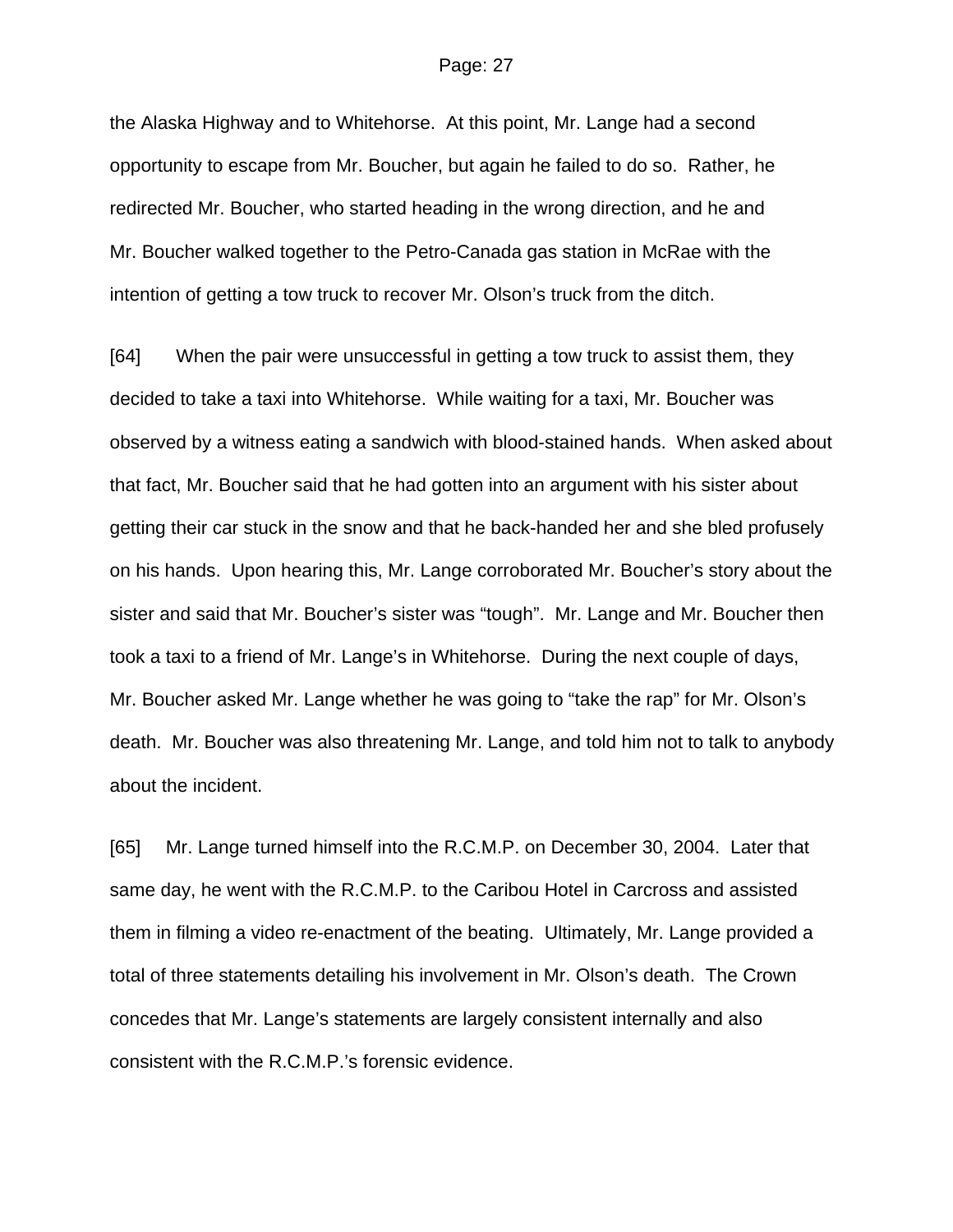## **B. Mr. Lange's Circumstances**

[66] Mr. Lange is a 30-year-old member of the Na-Cho Nyak Dun First Nation. Immediately after his birth, he was taken into the care of Family and Children's Services and shortly thereafter was adopted by Helen and Don Lange.

[67] Mr. Lange described his early childhood as a happy one, with lots of love and room to run around. He says his parents taught him to hunt and fish. They also raised him as a Christian and taught him that he was a "human being", not a First Nations person.

[68] In grade 4, Mr. Lange began to exhibit hyperactivity, anger, rebellion against authority, and other symptoms of attention deficit disorder. He was sent to Edmonton where he spent three weeks in a hospital for testing. He was then moved into a group home for children with behavioural problems run by a Catholic social services agency, where he lived to the end of grade 6. While there, he says the staff experimented by placing him on various medications to control his behavioural problems. He reports feeling that they treated him like a "guinea pig". He also says that during this time he began to realize that he was an Aboriginal person and his adoptive family was not.

[69] He returned to the Yukon at the age of 11 or 12, by which time his parents were separating. He decided to reside with his father who was living on a trap line between Watson Lake and Teslin. He initially did some schooling by correspondence, but that did not go well. His father then arranged for him to live with different families in Haines Junction and Teslin, but those arrangements were also unsuccessful.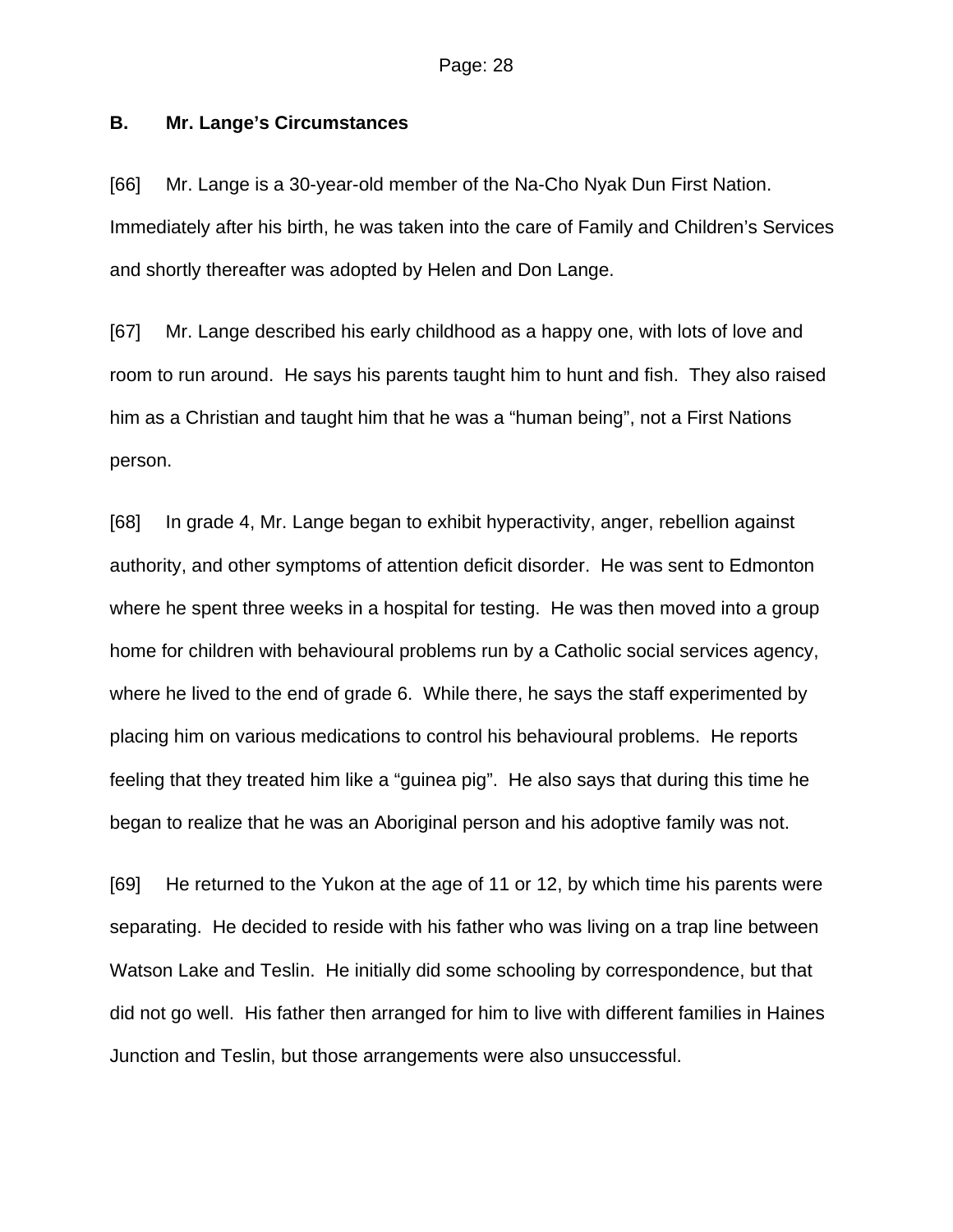[70] Mr. Lange left home when he was 15, although he briefly returned to live with his father in Whitehorse. He then lived on the streets for about a year before moving in with his mother, who was now in a new relationship, in Whitecourt, Alberta. He completed grade 10 and did well for a while, staying away from substance abuse and associating with reasonable people. He described his stepfather as someone who was fair and who tried to help him out. Unfortunately however, Mr. Lange dropped out of school after grade 10 and moved out of his mother's house. He then began getting into trouble with the law and ended up living a hand-to-mouth existence on the streets. His mother passed away when he was 19 and his stepfather now lives in New Zealand.

[71] In 1999, he reconnected with his biological family in Mayo, whom I assume are members of the Na-Cho Nyak Dun First Nation. He still keeps in touch with both of his sisters from that family, but has no relationship with his biological mother. He does not know who his biological father is.

[72] He expressed several times to the author of the pre-sentence report that he did not identify with either of his families, feeling pressure to be like his Caucasian adoptive family, but having a hard time fitting in with his biological Aboriginal family. It appears as though he has been unable to functionally attach with either.

[73] On the educational front, he attended Yukon College for a couple of years between 1995 and 1998, working on his General Education Diploma at the grade 11 and 12 level. In 2000, he completed an "Initial Attack" firefighting course. He has also taken courses to qualify for work in the oil fields. He has attempted to do further schooling while in custody, but because of his security classification, he cannot do so in a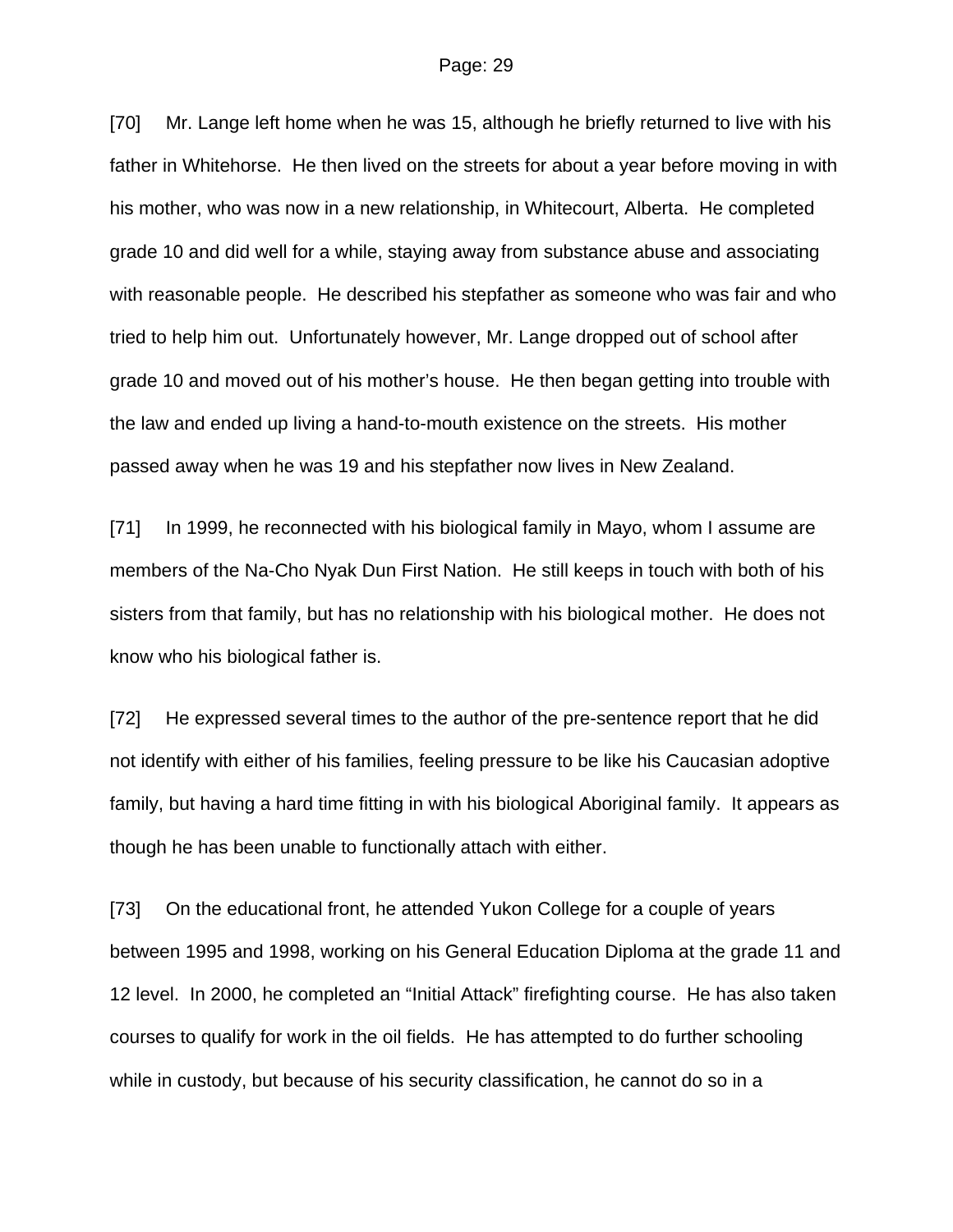classroom. He states that he is very interested in pursuing his education to a university level and would eventually like to get into wildlife management. His adoptive father, Don Lange, describes his son as being very smart, with a high IQ, and good with his hands. Mr. Lange also has various artistic abilities, such as acrylic painting, carving, drawing and sketching. He reads a lot and is currently studying quantum mechanics and Buddhism.

[74] Since his late teens, Mr. Lange has worked at various jobs related to the oil industry in Alberta and British Columbia. He has also done metalwork, line cutting, and fire fighting. In the fall of 2004, he was working at odd jobs and collecting social assistance.

[75] Mr. Lange has only had one significant relationship which lasted from approximately 1996 to 2000. He has a six-year-old daughter from that relationship whom he says he loves a lot and would like to maintain contact with. He has talked to her a couple of times since being in custody, but apparently has little ongoing communication with his former common-law spouse.

[76] His adoptive father says that he cares very much for Mr. Lange and wants the best for him. He recognizes that he has been an authoritarian parent and agrees that he and his son have not had a particularly good relationship in recent times. According to Mr. Lange, his father has visited with him while he has been in remand about five times. From the son's perspective, there is not a very strong bond between the two of them. Given the relatively infrequent contact between them over the last 20 months, I do not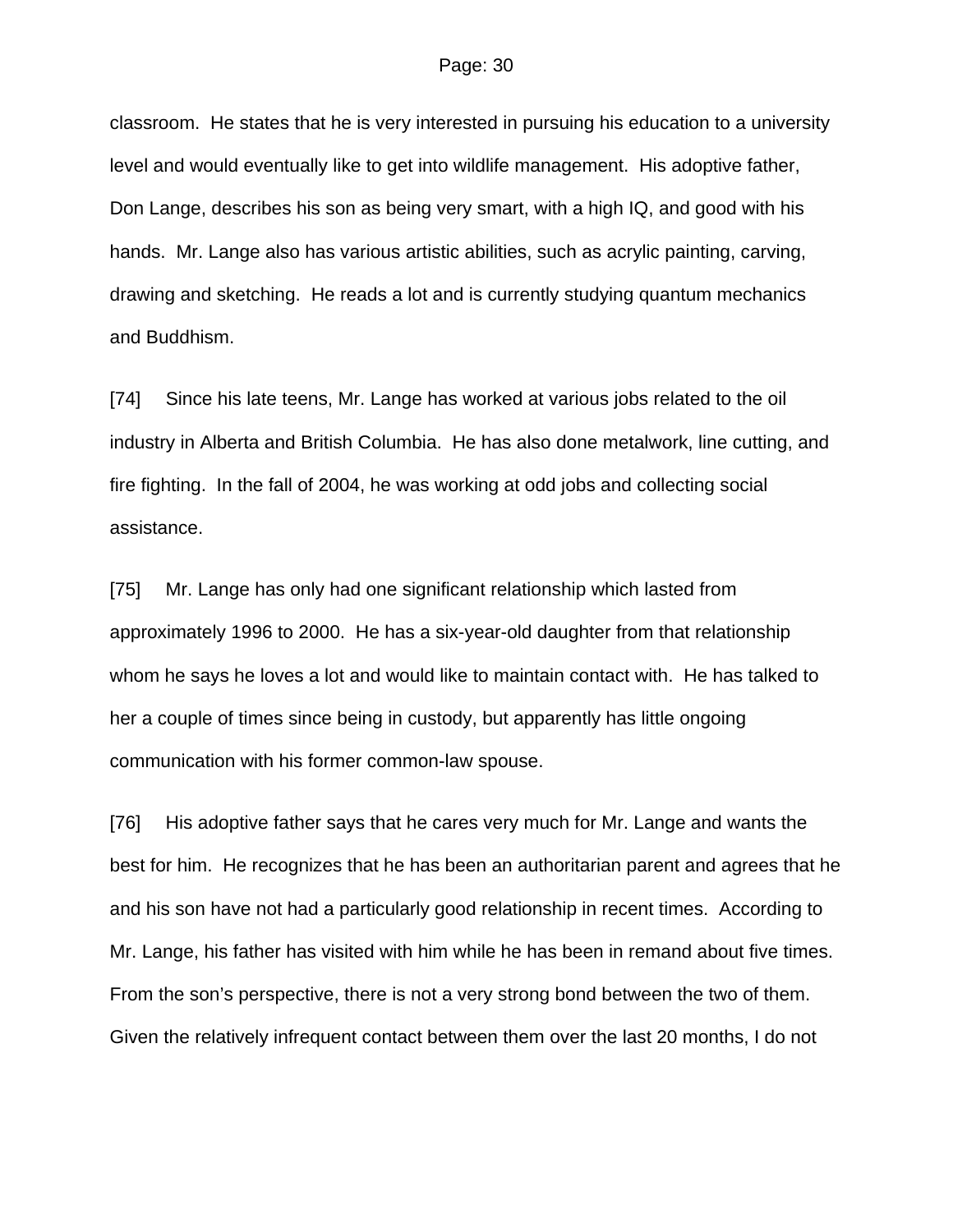place a great deal of weight upon the other negative comments that Mr. Lange's father made about his son in the pre-sentence report.

[77] Mr. Lange describes himself as quiet, good-humoured, and non-violent. However, this description is somewhat contradicted by his case manager at the Whitehorse Correctional Centre. While she says that Mr. Lange has conducted himself appropriately for the most part, considering the amount of time that he has been in remand, he has also been involved with six internal infractions at the Correctional Centre and has been known to become disagreeable and make threats. Further, his claim to be non-violent is contradicted by his criminal record, which is significant. It contains a total of 36 convictions from 1990 to June 2004. Included are convictions for assault with a weapon, uttering threats, assault causing bodily harm, and spousal assault. In particular, the assault causing bodily harm in 1998 reportedly involved Mr. Lange and two co-accused beating up two male victims. One of the victims was suspected of having sexually abused the one-year-old son of the sister of Mr. Lange's girlfriend. Mr. Lange said that he beat the man up badly enough that "he wouldn't do it again" (which I take to mean that the victim would not re-offend). The second victim was a friend of the first who was apparently uninvolved, but in the wrong place at the wrong time.

[78] Mr. Lange was assessed for risk using the Level of Service/Case Management Inventory tool, which placed him at the "very high" risk category. He was also assessed using the Violent Offender Risk Assessment Scale, which placed him in the "high risk range to re-offend violently".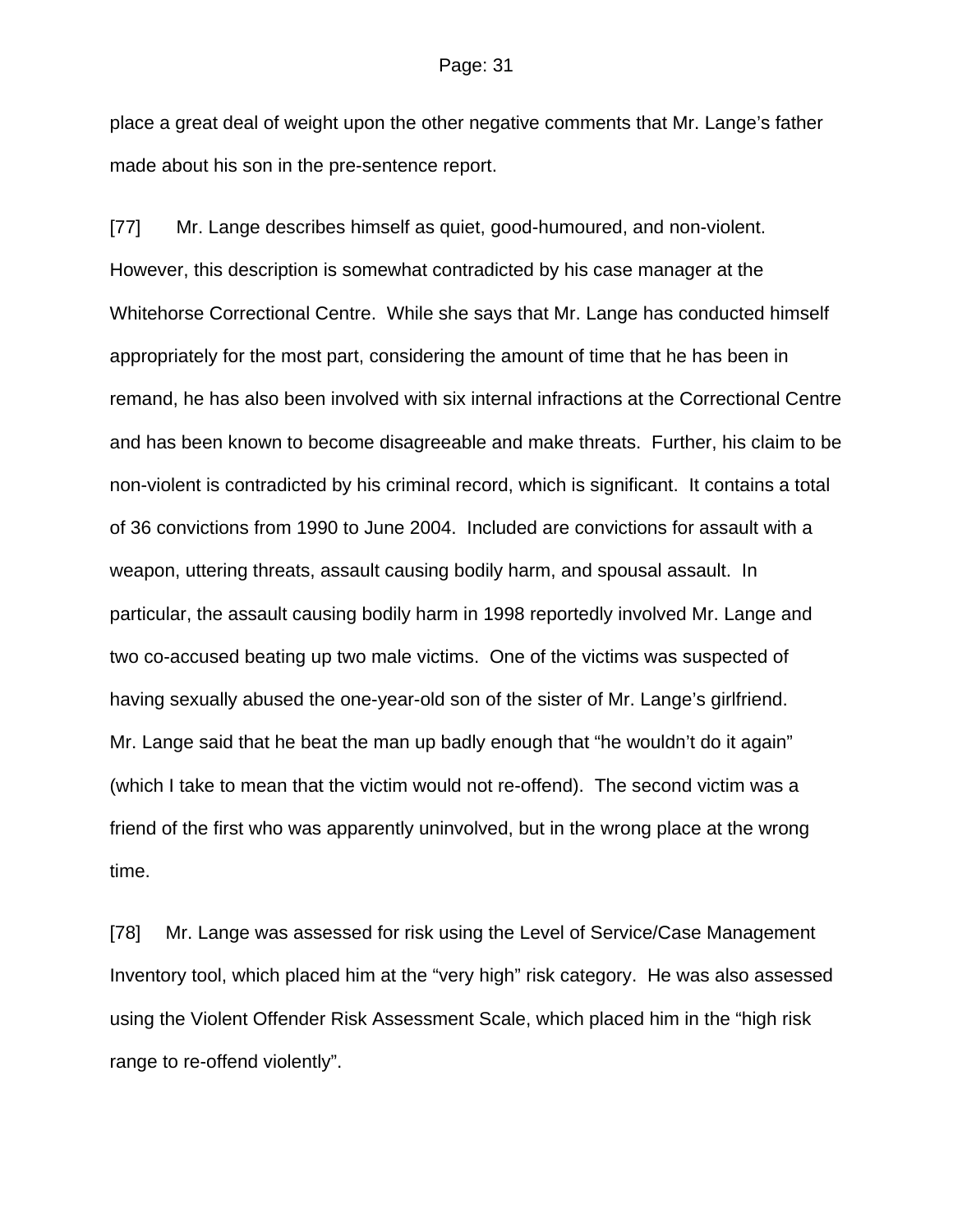[79] Mr. Lange has a significant substance abuse problem. He began to drink and use drugs at the age of 15 and by 1998 he was drinking heavily. He started using cocaine when he was 25 and crack cocaine in 2001. In 2003, he attended and completed residential substance abuse treatment, but was only able to remain sober for three months. He began crystal meth consumption in 2004. He went to detoxification four or five times after his return to the Yukon in 2004 and had applied to be sent outside the Territory for residential treatment. He says that he has not used any substances since being in custody and he does not plan to use alcohol or drugs again, as they would inhibit the spiritual path he is seeking. According to the pre-sentence report, he "hates" alcohol and is sad to see the young people who come into jail messed up by drinking. He has been attending AA while in remand and meeting with the prison chaplain and two other counsellors.

[80] Mr. Lange claims to be interested in participating in any spiritual programming available to him, including Native spirituality, Christianity and Buddhism. He says he wants to deal with the traumatic issues arising from his childhood and is willing to take programming to that end.

[81] According to the pre-sentence report, Mr. Lange expresses remorse that Mr. Olson died, however, he does not feel responsible for the murder. He admitted to the author of the pre-sentence report that he failed to act, which makes him responsible, in part, but he justifies his inaction as self-protection. He reported that he was in shock for about three months after the incident, and says that he still feels "really shitty" that somebody died and he cannot bring him back or apologize.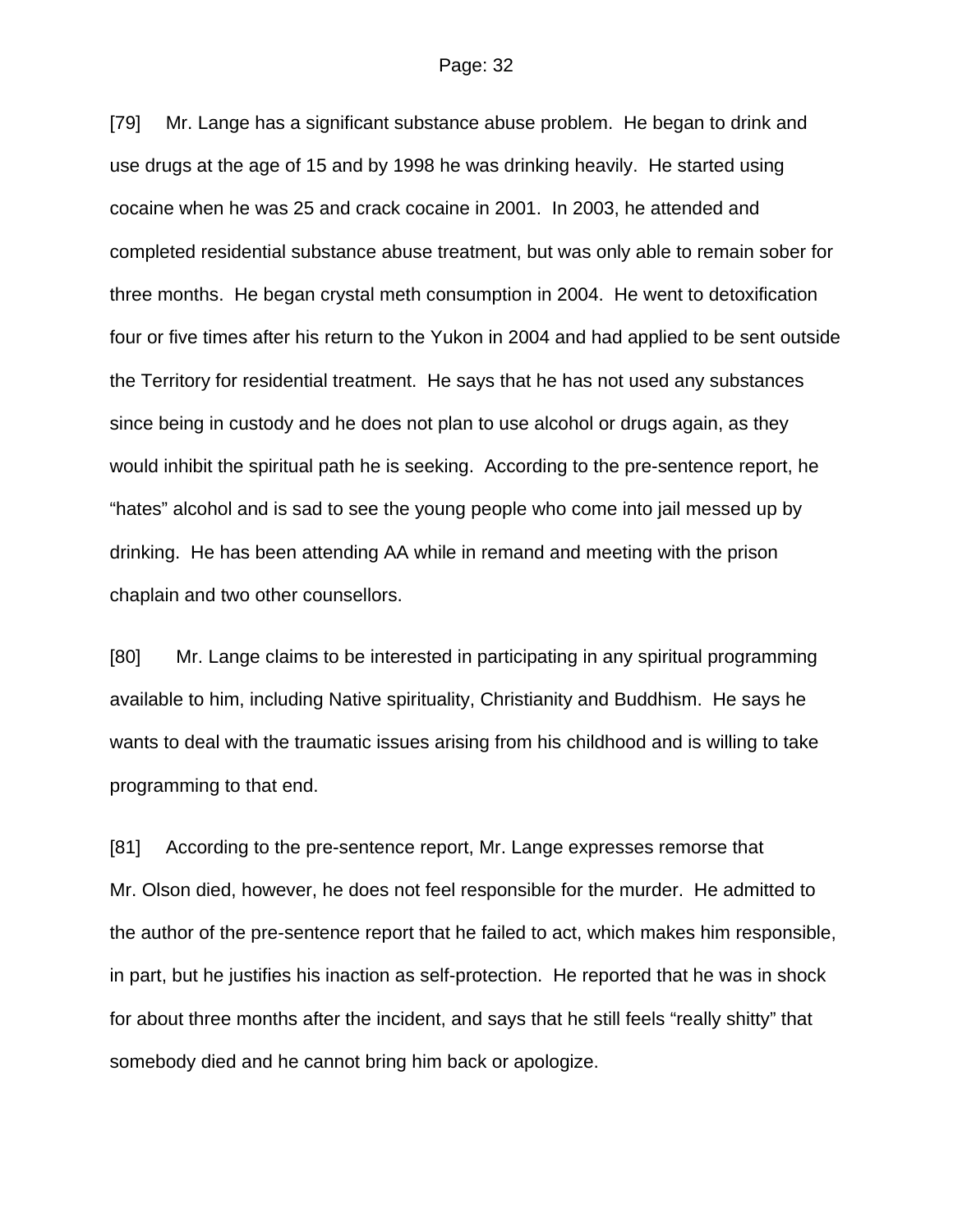## **C. Mr. Lange's Circumstances as an Aboriginal Offender**

[82] The letter from the Na-Cho Nyak Dun First Nation, dated August 8, 2006, states that it is in response to Mr. Lange's request for a letter of support at this sentencing. Chief Simon Mervyn stated on behalf of the First Nation that it in no way condones Mr. Lange's crime and will not intervene to mitigate the sentencing. However, the Chief also wrote:

> ". . . I would like to recognize that the victimization that our people have suffered may have played a part in your life choices and we apologize for not being available to you in your early life or when you came back to the Yukon looking for your roots. For generations, our people have suffered as a result of lost contact and foster care programs, of which you were a part, is no exception."

[83] The Chief then goes on to discuss the generation of First Nations members who attended residential school and did not receive traditional parenting skills from their elders and therefore were unable to help their own children in the succeeding generation. This seems to have been the case for Mr. Lange, as he was apprehended from his First Nations mother and placed into the care of Family and Children's Services almost immediately after he was born.

[84] Further, as Mr. Lange grew up and became more aware of his identity as a First Nations person, he began to experience the dilemma of being raised in a Caucasian family which apparently failed to recognize or value his cultural heritage. When Mr. Lange subsequently reconnected with his biological Aboriginal family, the dilemma intensified and he has been unable to attach in a healthy way to either of his families. No doubt, this has had an enduring and destructive effect on his sense of identity and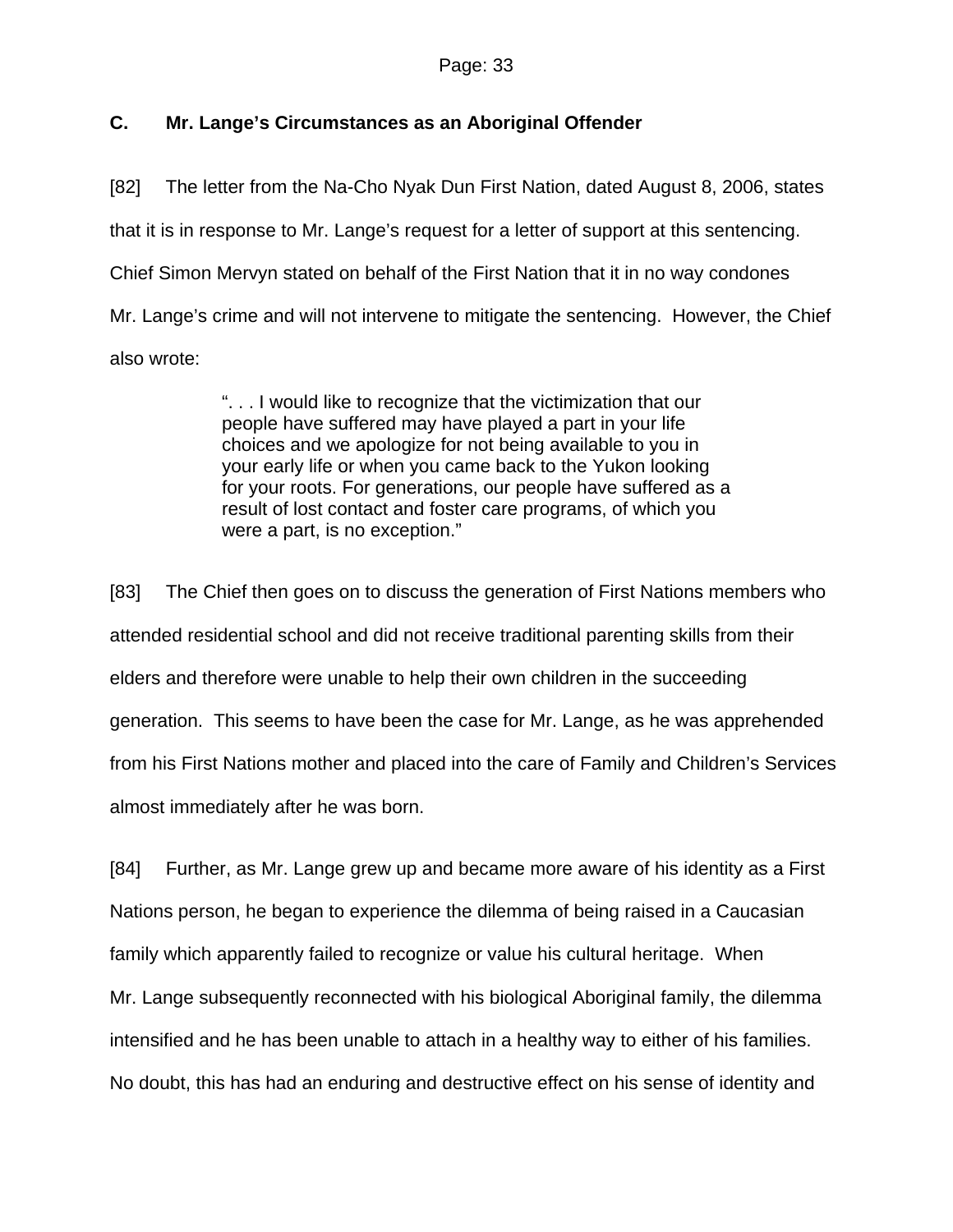self-worth. It may also help to explain why Mr. Lange made the poor choices that he did along the way, including dropping out of school, moving out of his mother's home, getting into trouble with the law, and living hand-to-mouth on the street. All this happened at a time when he had the help of his stepfather, and when he had been doing well in school, staying clean and sober and associating with law-abiding peers.

#### **D. Analysis**

[85] Pursuant to s. 745.2 of the *Criminal Code*, eight members of the jury recommended that Mr. Lange be eligible for parole after the minimum period of 10 years. The other four members of the jury made no recommendation. That is to be contrasted with the case of Mr. Boucher, where all 12 jury members declined to make a recommendation on parole ineligibility. There is, of course, no requirement for the jury to be unanimous in making such a recommendation. Nor is the sentencing judge bound by any such recommendation. On the other hand, it was clearly the intention of Parliament that the sentencing judge give due consideration to any recommendation (or recommendations, as there could be more than one) made by the jury under s. 745.2 and to ignore same would be an error. In my view, it is logical to infer that the eight members of the jury who recommended a minimum period of 10 years may well have found, as I have done, that Mr. Lange was guilty of second degree murder as a party, rather than as a co-principal.

[86] Of the numerous cases filed by both counsel (see Appendix A), the following are instructive regarding Mr. Lange's situation. In *R.* v*. Shropshire*, the offender was 23 years of age and married with two children. Without warning, he shot the deceased three times in the chest during a marijuana transaction. The offender gave himself up to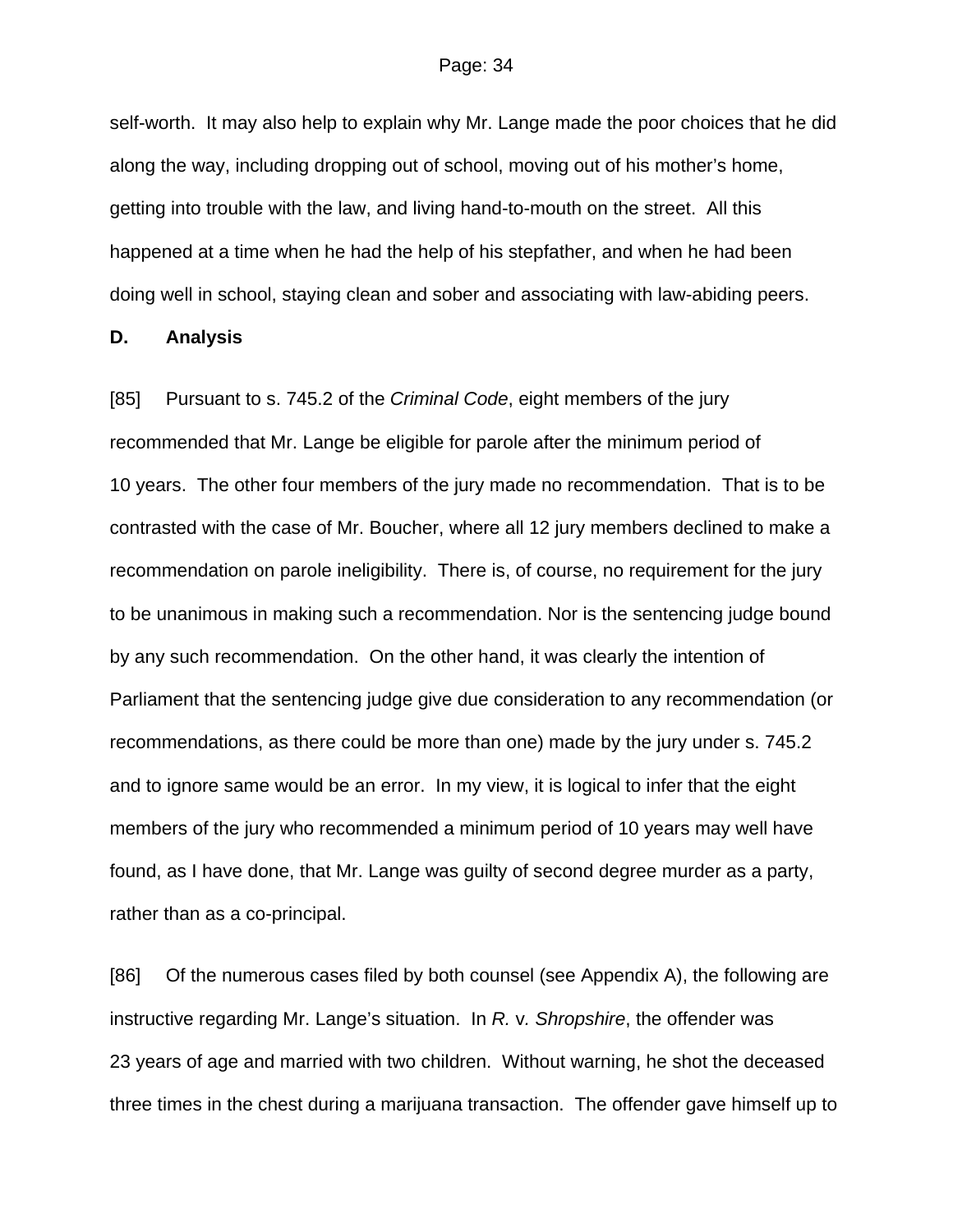the police and expressed remorse. He had a criminal record for offences of narcotics and violence and had been involved in the criminal element for most of his life. Notably, he entered a guilty plea to second degree murder after the preliminary inquiry. The sentencing judge ordered a period of parole ineligibility of 12 years, even though Crown and defence had made a joint submission at trial for the minimum of 10 years. When the case was before the British Columbia Court of Appeal, the majority reduced the period of parole ineligibility to 10 years. However, the Supreme Court of Canada held that the trial judge legitimately exercised his discretionary power in imposing the 12 year period.

[87] *R.* v*. S.F.C.* involved a 24-year-old female Aboriginal offender. She had been raised in a violent and dysfunctional family, suffered from fetal alcohol syndrome, was an alcoholic and had a significant criminal record for crimes of violence. She had been physically, psychologically, and sexually assaulted in the past. At the sentencing, she expressed a genuine motivation to stay away from alcohol. She also claimed that she had been sexually assaulted by the deceased prior to hitting him with the leg of a coffee table, including blows to the head, about 40 times, and then stabbing him the same number of times. Interestingly, the jury recommendation in that case was also not unanimous: three members recommended the 10 year minimum; one recommended 12 years; six recommended 15 years; one recommended 20 years; and one 25 years. The period of 14 years imposed by the sentencing judge was reduced to 12 years by the British Columbia Court of Appeal, which found that the sentencing judge did not give sufficient weight to the offender's dysfunctional past and her circumstances as an Aboriginal offender.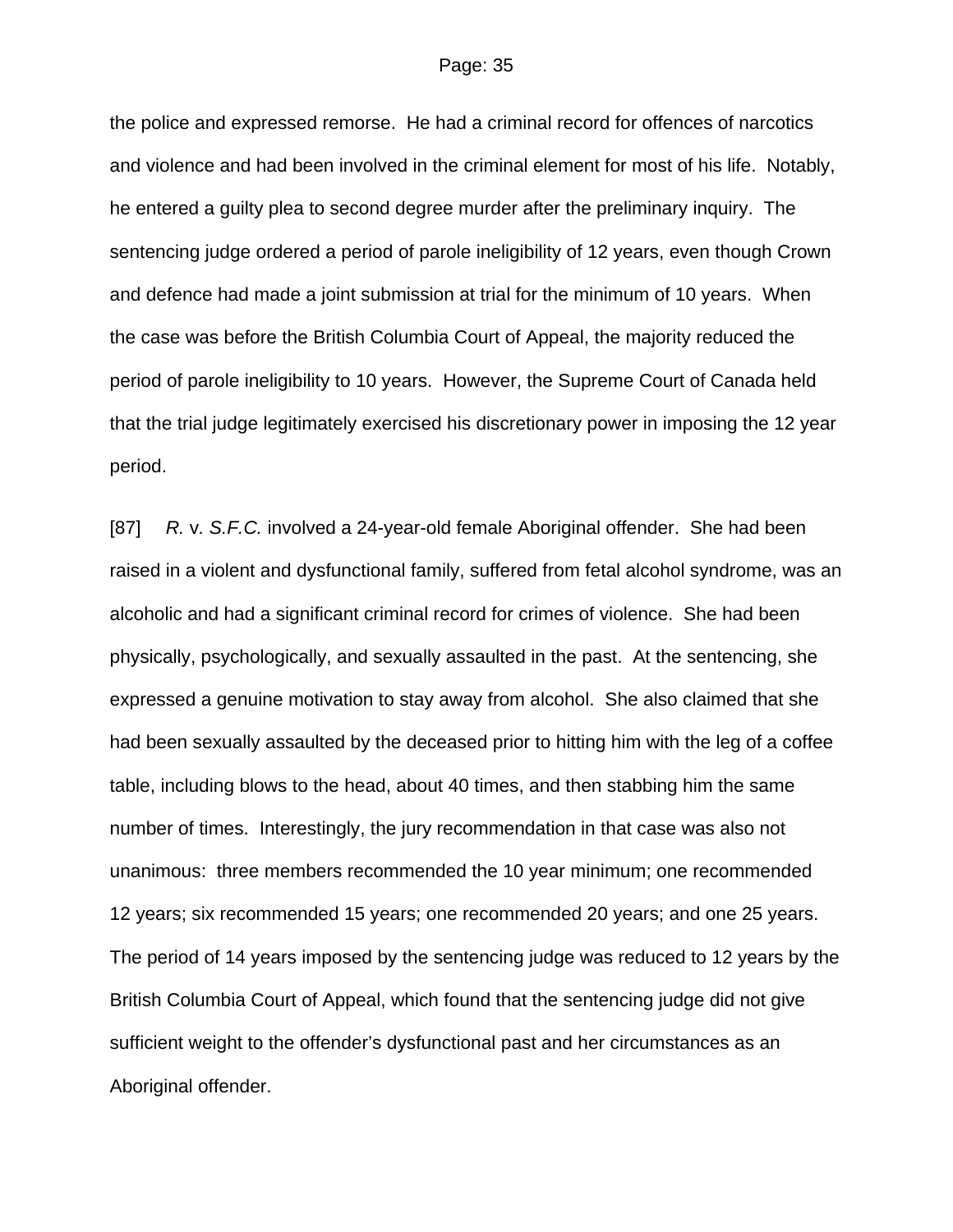[88] Finally, although *R. v. Mafi* involved two separate murder victims, a more aggravating set of circumstances than for Mr. Lange, the case is interesting in its discussion of the acceptable range in those circumstances. There, the offender was a waiter in a restaurant and was found removing money from the till. He stabbed the owner with a knife 15 times as well as stabbing another employee. The murders were not planned and the offender had no relevant criminal record nor any history of violence. The jury had recommended a minimum period of 20 years, which was imposed by the sentencing judge. The majority of the British Columbia Court of Appeal felt that the acceptable range was 12 to 15 years and reduced the period of parole ineligibility to 15 years.

[89] The Crown asks me to impose a 15 year period of parole ineligibility for Mr. Lange. I agree with the Crown's submission that the aggravating circumstances here include the very circumstances of Mr. Olson's murder, Mr. Lange's significant criminal record and the current assessments which rate him as a high to very high risk for re-offending. However, the Crown's submission of 15 years is based upon the theory that Mr. Lange was acting as a co-principle in causing Mr. Olson's death. Given that I have found Mr. Lange acted in the lesser role of a party to Mr. Olson's murder, by assisting Mr. Boucher, I am able to make a distinction between the moral blameworthiness of the two accused. Further, while it is clear that the jury rejected Mr. Lange's defence of duress, they may have done so for a variety of reasons. It is therefore open to me to find that Mr. Lange was indeed subjected to threats by Mr. Boucher that evening and that he believed the threats would be carried out. It may even be that the threats could have caused a reasonable person, in the same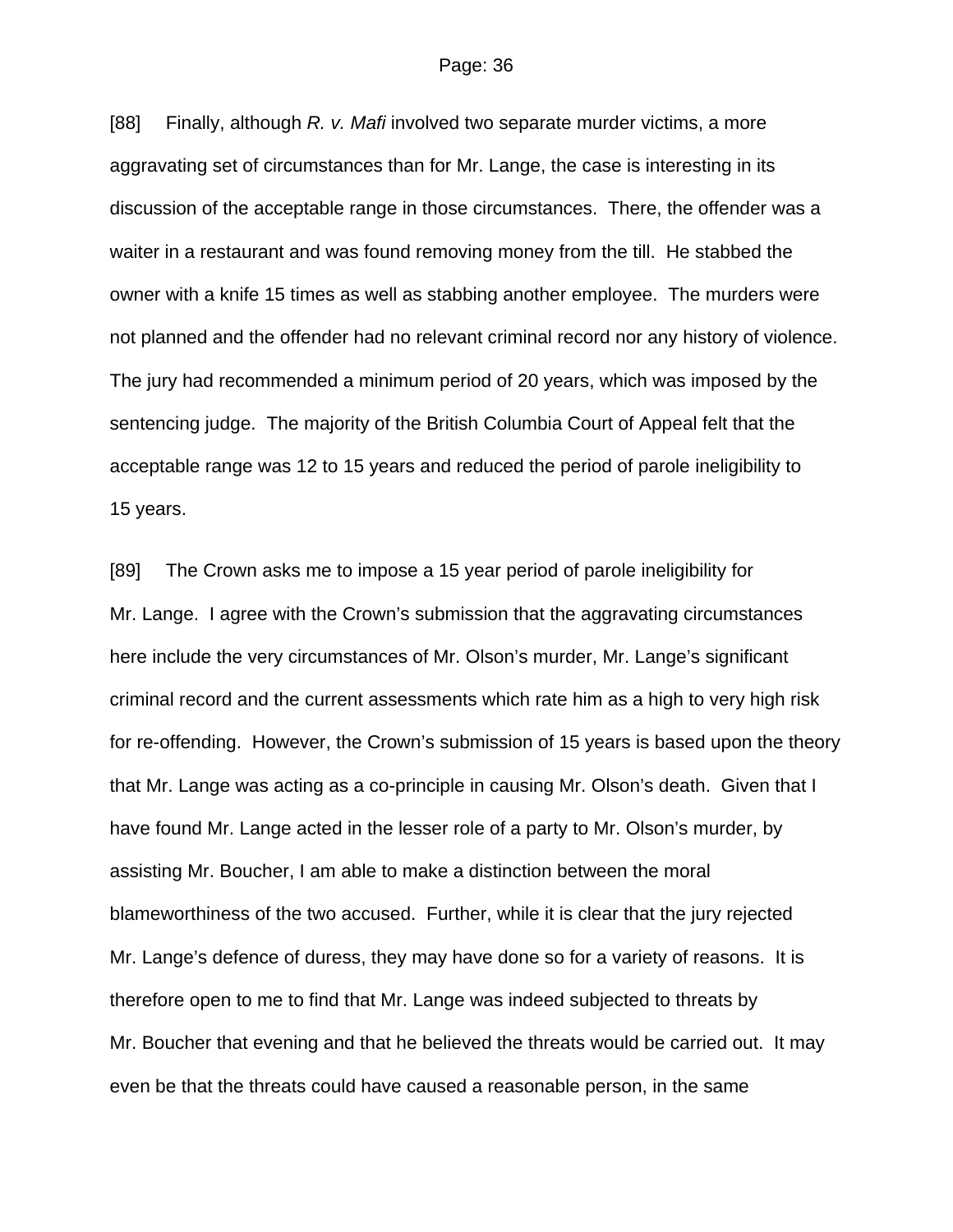circumstances, to do as Mr. Lange did. However, I find that the defence of duress did not succeed because Mr. Lange had more than one opportunity to escape from Mr. Boucher and further that he did not heed Mr. Boucher only because of his threats. Rather, there was a voluntary aspect to his conduct: for example, the facts that Mr. Lange continued drinking through Mr. Boucher's assault on Mr. Olson and that he was looking around the tavern for things to steal when invited or directed by Mr. Boucher to do so. Even so, I find the facts that Mr. Lange helped to place Mr. Olson in the truck, that he drove the truck, concealed Mr. Olson's jacket in the bush, and helped to conceal Mr. Olson's body in the snow-filled ditch, can be explained in part by the fact that Mr. Boucher was threatening Mr. Lange. The fact that Mr. Lange subjectively thought that there was no alternative but to cooperate with Mr. Boucher, even though there may have been a way out for him, when viewed objectively, nevertheless is capable of mitigating his moral culpability for his involvement.

[90] Further, I find it to be significantly mitigating that Mr. Lange provided a total of three statements to the R.C.M.P., and assisted the R.C.M.P. in a video re-enactment at the murder scene. These statements were both internally consistent and consistent with the R.C.M.P.'s forensic evidence. While he may well have minimized certain aspects of his involvement in the offence, he at least admitted that he was involved. He could easily have lied, as Mr. Boucher did, and attempted to protest his innocence and pin the entire responsibility for the murder on his co-accused. However, he did not do so. Indeed, but for Mr. Lange's cooperation with the police, they may never have had any evidence as to precisely what Mr. Boucher's involvement in the murder was.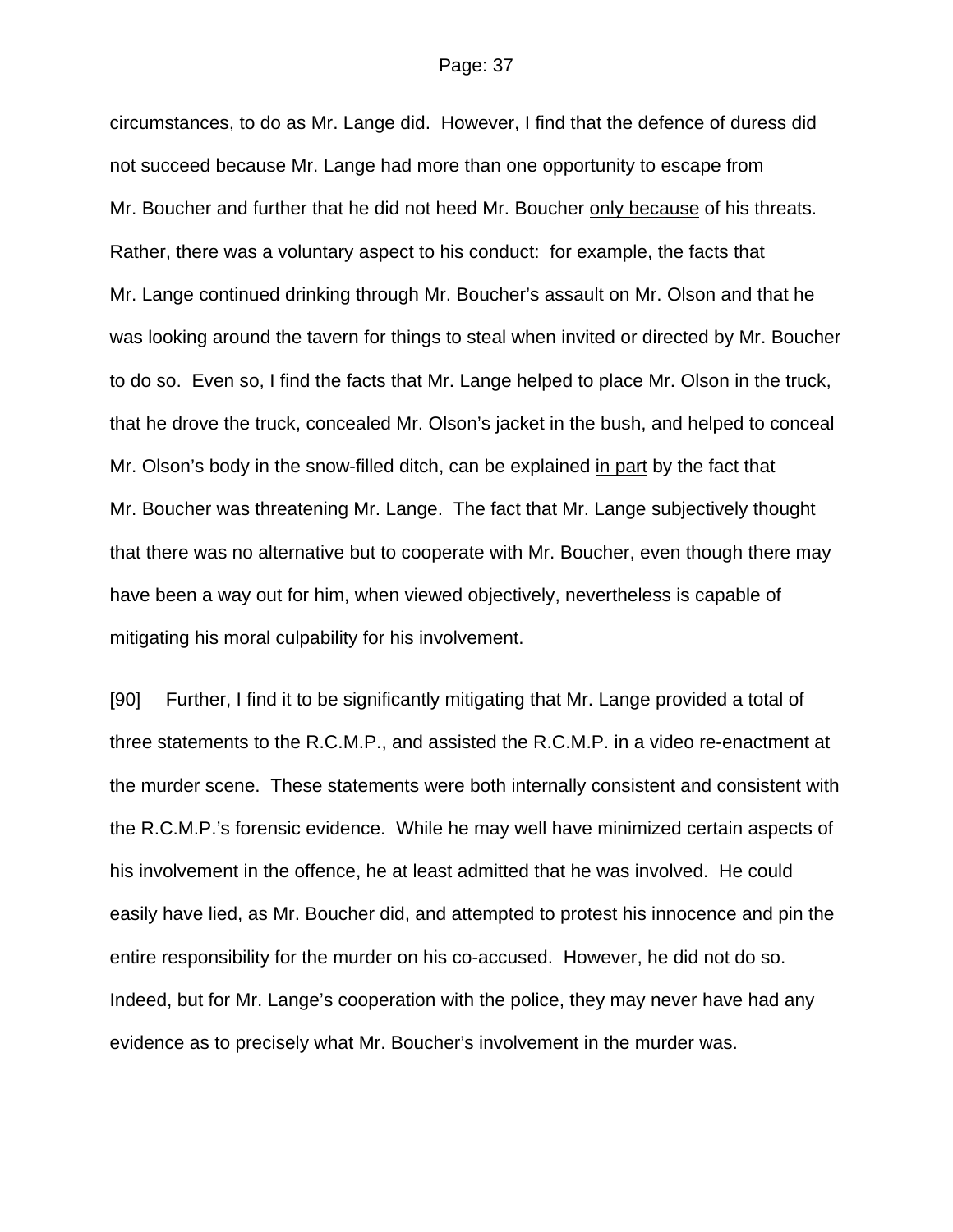[91] Furthermore, from the beginning Mr. Lange has regretted his involvement. Having said that, given my findings that Mr. Lange did nothing to stop Mr. Boucher from causing Mr. Olson bodily harm which was likely to cause his death, and further, that he assisted Mr. Boucher in doing so, Mr. Lange's view that he is not responsible is clearly misguided. Nevertheless, I give full credit for Mr. Lange proffering a plea of guilty to

manslaughter at the outset of the trial (which of course was refused by the Crown). I also give Mr. Lange full credit for turning himself into custody on December 30, 2004, before he was clearly identified as a suspect by the R.C.M.P. In his first video-taped statement to the police on that day, it is obvious that he was often tearful and remorseful and when given the opportunity, during a break in the statement, he readily drafted a letter of apology to Mr. Olson's family. In that letter, he said:

> ". . . I would really like to try to express the sorrow, guilt and anguish I feel about what has happened . . . I do not whatsoever want you to see that I am trying to look like a victim here. That will be for the police, court and God to decide. I meant in no possible way for this to ever happen that night. I was drunk and I made some very stupid decisions in order for my survival as well . . . I will work hard the rest of my life to try and make up for this."

[92] Finally, compared with Mr. Boucher, Mr. Lange appears to be a relatively good candidate for rehabilitation. He seems to have taken full advantage of the opportunity to participate in the minimal amount of programming available to him, given his secure custodial status, as well as consulting with the prison chaplain and two other counsellors. He seems to have also pursued his educational upgrading in a determined manner. He appears to be highly intelligent and has relatively well defined career aspirations. Most importantly, he has expressed a determination to remain clean and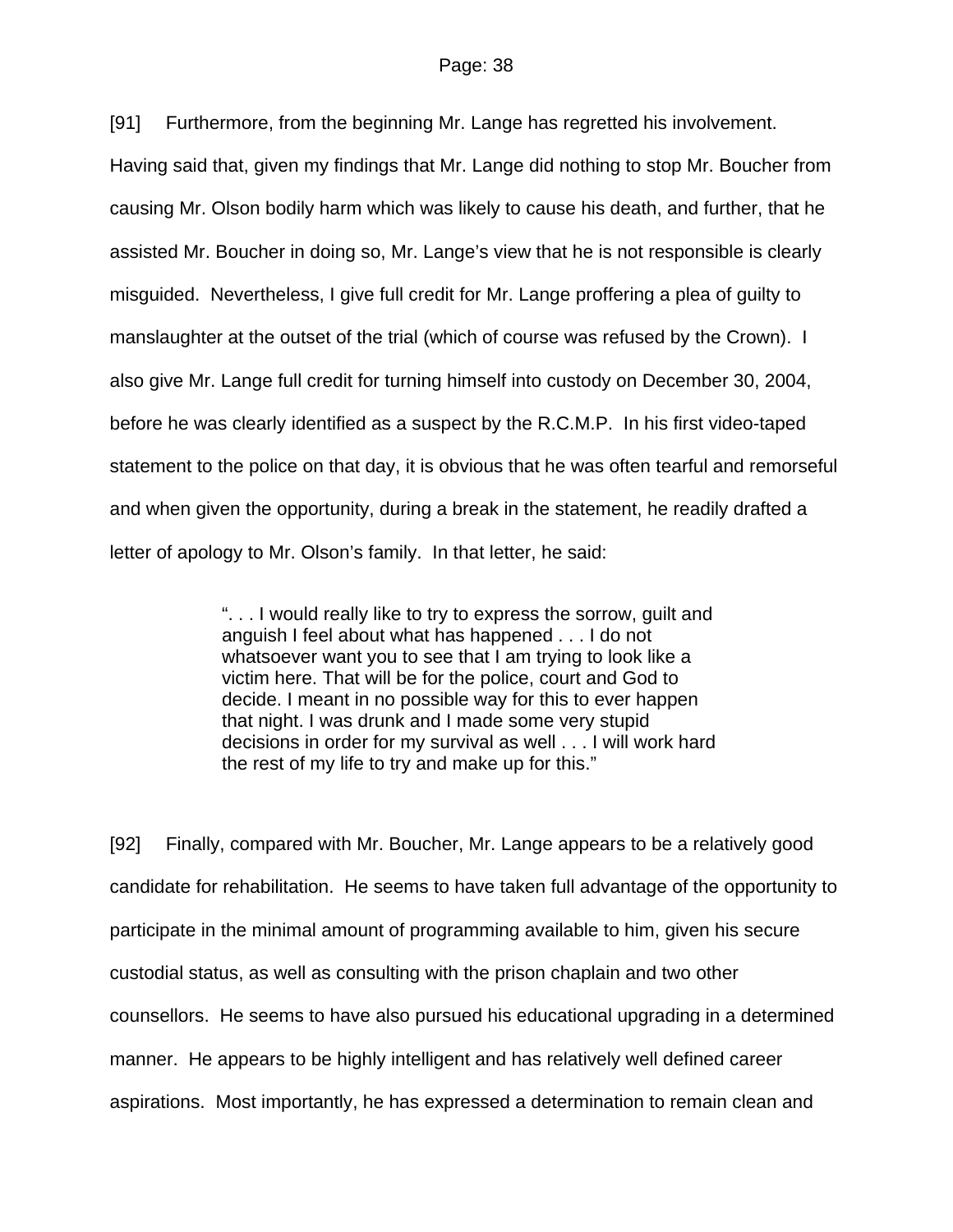sober, as well as to pursue any counselling or programming that may assist him in that regard, as well as for the healing of residual issues from his childhood. Therefore, notwithstanding that he has been assessed at this time as being a high to very high risk to re-offend, I have more confidence that Mr. Lange will likely benefit from his incarceration than Mr. Boucher, and that his risk level will be reduced over time.

### **E. Conclusion**

[93] Mr. Lange, please stand. Having considered your character, the nature of your offence, the circumstances surrounding its commission, both aggravating and mitigating circumstances, along with the recommendation of eight members of the jury, I sentence you to imprisonment for life with a period of parole ineligibility of 10 years. This sentence is deemed to have commenced on the date of your arrest for this offence. I am confident in leaving it to the Parole Board to determine whether you are a suitable candidate for parole and mandatory supervision at the end of that 10 year period. If you are not, then you will remain in jail until you are deemed to be suitable for release.

[94] I also order that you be prohibited from possessing any firearm, crossbow, restricted weapon, ammunition and explosive substance for life, pursuant to s. 109(3) of the *Criminal Code*, subject to any application you may make under s. 113. You must also provide samples of bodily substances for DNA analysis pursuant to s. 487.051 of the *Criminal Code*.

 $\overline{\phantom{a}}$  , which is a set of the set of the set of the set of the set of the set of the set of the set of the set of the set of the set of the set of the set of the set of the set of the set of the set of the set of th

GOWER J.